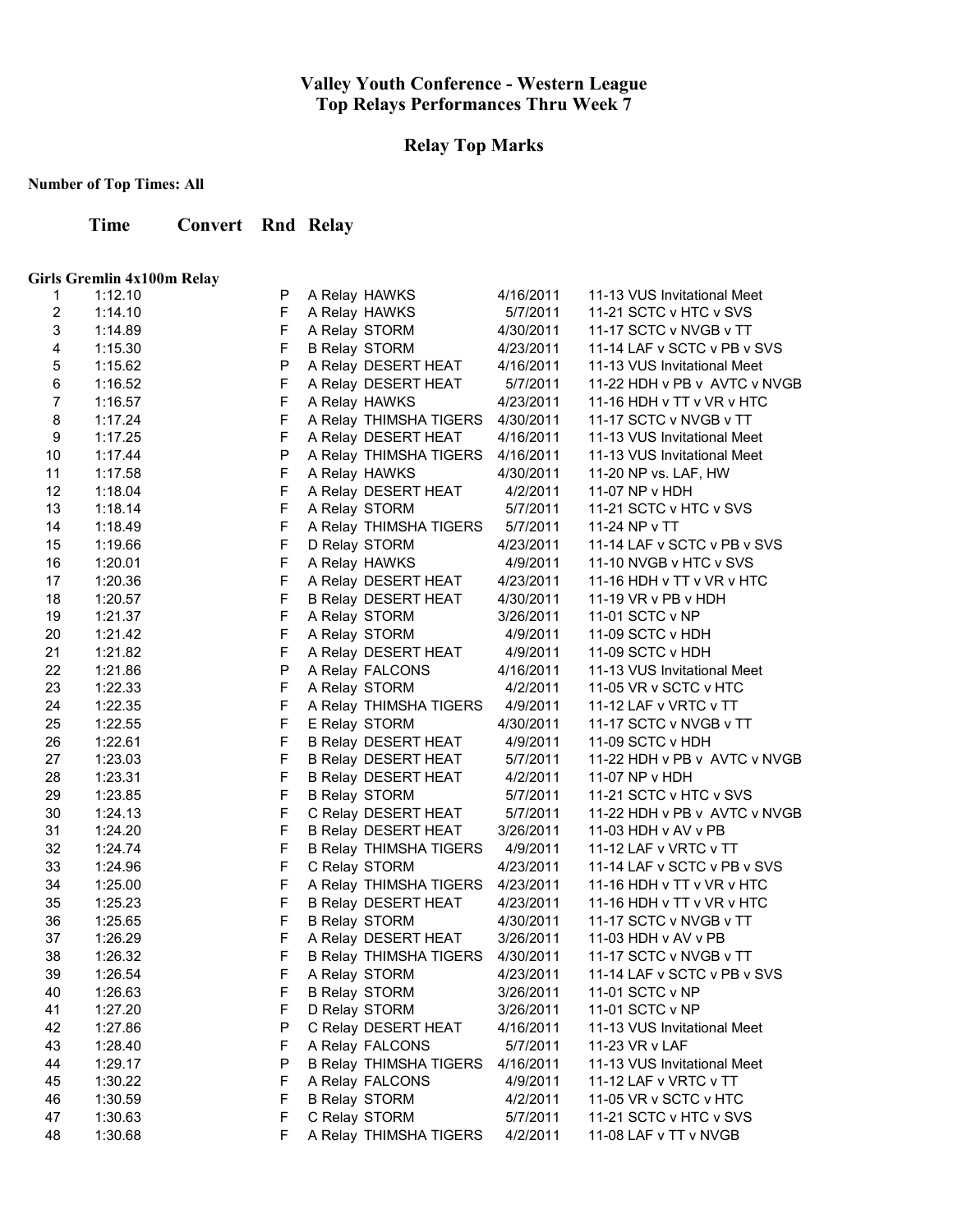# **Relay Top Marks**

|                | <b>Time</b>               | <b>Convert</b> Rnd Relay |                  |                                              |           |                                                       |
|----------------|---------------------------|--------------------------|------------------|----------------------------------------------|-----------|-------------------------------------------------------|
| 49             | 1:31.04                   |                          | F                | D Relay STORM                                | 4/2/2011  | 11-05 VR v SCTC v HTC                                 |
| 50             | 1:31.38                   |                          | F                | <b>B Relay STORM</b>                         | 4/9/2011  | 11-09 SCTC v HDH                                      |
| 51             | 1:31.72                   |                          | F                | A Relay DESERT HEAT                          | 4/30/2011 | 11-19 VR v PB v HDH                                   |
| 52             | 1:32.10                   |                          | $\mathsf F$      | E Relay STORM                                | 3/26/2011 | 11-01 SCTC v NP                                       |
| 53             | 1:32.71                   |                          | $\mathsf F$      | A Relay FALCONS                              | 4/2/2011  | 11-08 LAF v TT v NVGB                                 |
| 54             | 1:33.14                   |                          | $\mathsf F$      | E Relay STORM                                | 4/23/2011 | 11-14 LAF v SCTC v PB v SVS                           |
| 55             | 1:33.31                   |                          | $\mathsf F$      | C Relay STORM                                | 4/30/2011 | 11-17 SCTC v NVGB v TT                                |
| 56             | 1:34.08                   |                          | F                | E Relay STORM                                | 4/9/2011  | 11-09 SCTC v HDH                                      |
| 57             | 1:34.54                   |                          | F                | D Relay STORM                                | 4/9/2011  | 11-09 SCTC v HDH                                      |
| 58             | 1:34.76                   |                          | $\mathsf F$      | A Relay FALCONS                              | 4/30/2011 | 11-20 NP vs. LAF, HW                                  |
| 59             | 1:36.43                   |                          | $\mathsf F$      | D Relay STORM                                | 4/30/2011 | 11-17 SCTC v NVGB v TT                                |
| 60             | 1:36.92                   |                          | $\mathsf F$      | F Relay STORM                                | 3/26/2011 | 11-01 SCTC v NP                                       |
| 61             | 1:38.76                   |                          | $\mathsf F$      | <b>B Relay THIMSHA TIGERS</b>                | 4/2/2011  | 11-08 LAF v TT v NVGB                                 |
| 62             | 1:39.39                   |                          | F                | C Relay STORM                                | 4/9/2011  | 11-09 SCTC v HDH                                      |
| 63             | 1:40.09                   |                          | F                | E Relay STORM                                | 5/7/2011  | 11-21 SCTC v HTC v SVS                                |
| 64             | 1:43.33                   |                          | $\mathsf F$      | C Relay STORM                                | 3/26/2011 | 11-01 SCTC v NP                                       |
| 65             | 1:46.57                   |                          | F                | C Relay STORM                                | 4/2/2011  | 11-05 VR v SCTC v HTC                                 |
|                | Girls Bantam 4x100m Relay |                          |                  |                                              |           |                                                       |
| $\mathbf{1}$   | 1:00.85                   |                          | F                | A Relay HAWKS                                | 4/23/2011 | 11-16 HDH v TT v VR v HTC                             |
| $\overline{c}$ | 1:01.01                   |                          | $\mathsf F$      | A Relay DESERT HEAT                          | 5/7/2011  | 11-22 HDH v PB v AVTC v NVGB                          |
| 3              | 1:01.06                   |                          | F                | A Relay HAWKS                                | 5/7/2011  | 11-21 SCTC v HTC v SVS                                |
| 4              | 1:02.34                   |                          | $\mathsf F$      | A Relay DESERT HEAT                          | 4/2/2011  | 11-07 NP v HDH                                        |
| 5              | 1:02.42                   |                          | $\mathsf F$      | <b>B Relay HAWKS</b>                         | 3/26/2011 | 11-04 LAF v HTC v SVS v VRTC                          |
| $6*$           | 1:02.80                   |                          | P                | A Relay DESERT HEAT                          | 4/16/2011 | 11-13 VUS Invitational Meet                           |
| $6*$           | 1:02.80                   |                          | $\mathsf F$      | A Relay DESERT HEAT                          | 4/23/2011 | 11-16 HDH v TT v VR v HTC                             |
| 8              | 1:02.82                   |                          | $\mathsf F$      | A Relay STORM                                | 5/7/2011  | 11-21 SCTC v HTC v SVS                                |
| 9              | 1:02.95                   |                          | $\mathsf F$      | A Relay DESERT HEAT                          | 4/9/2011  | 11-09 SCTC v HDH                                      |
| 10             | 1:04.14                   |                          | $\mathsf F$      | A Relay DESERT HEAT                          | 3/26/2011 | 11-03 HDH v AV v PB                                   |
| 11             | 1:04.32                   |                          | F                | A Relay STORM                                | 4/23/2011 | 11-14 LAF v SCTC v PB v SVS                           |
| 12             | 1:04.49                   |                          | F                | A Relay STORM                                | 4/16/2011 | 11-13 VUS Invitational Meet                           |
| 13             | 1:04.85                   |                          | $\mathsf F$      | A Relay STORM                                | 4/30/2011 | 11-17 SCTC v NVGB v TT                                |
| 14             | 1:05.17                   |                          | P                | A Relay STORM                                | 4/16/2011 | 11-13 VUS Invitational Meet                           |
| 15             | 1:05.94                   |                          | F                | A Relay HAWKS                                | 4/9/2011  | 11-10 NVGB v HTC v SVS                                |
| 16             | 1:06.14                   |                          | $\mathsf{P}$     | A Relay FALCONS                              | 4/16/2011 | 11-13 VUS Invitational Meet                           |
| 17             | 1:06.24                   |                          | F                | A Relay STORM                                | 4/9/2011  | 11-09 SCTC v HDH                                      |
| 18             | 1:07.02                   |                          | $\mathsf F$      | A Relay STORM                                | 3/26/2011 | 11-01 SCTC v NP                                       |
| 19             | 1:07.12                   |                          | F                | A Relay FALCONS                              | 4/9/2011  | 11-12 LAF v VRTC v TT                                 |
| 20             | 1:07.58                   |                          | $\mathsf F$      | A Relay HAWKS                                | 4/30/2011 | 11-20 NP vs. LAF, HW                                  |
| 21             | 1:08.41                   |                          | F                | A Relay FALCONS                              | 4/23/2011 | 11-14 LAF v SCTC v PB v SVS                           |
| 22             | 1:08.52                   |                          | F                | <b>B Relay STORM</b>                         | 4/30/2011 | 11-17 SCTC v NVGB v TT                                |
| 23             | 1:08.95                   |                          | F                | <b>B Relay STORM</b>                         | 4/23/2011 | 11-14 LAF v SCTC v PB v SVS                           |
| 24             | 1:09.60                   |                          | F                | <b>B Relay FALCONS</b>                       | 5/7/2011  | 11-23 VR v LAF                                        |
| 25             | 1:09.69                   |                          | F                | A Relay FALCONS                              | 4/2/2011  | 11-08 LAF v TT v NVGB                                 |
| 26             | 1:09.75                   |                          | F                | A Relay HAWKS                                | 4/2/2011  | 11-05 VR v SCTC v HTC                                 |
| 27             | 1:09.98                   |                          | F                | A Relay FALCONS                              | 4/30/2011 | 11-20 NP vs. LAF, HW                                  |
| 28 *           | 1:10.21                   |                          | F                | A Relay STORM                                | 4/2/2011  | 11-05 VR v SCTC v HTC                                 |
| 28*<br>30      | 1:10.21                   |                          | F<br>$\mathsf F$ | <b>B Relay FALCONS</b>                       | 4/23/2011 | 11-14 LAF v SCTC v PB v SVS<br>11-21 SCTC v HTC v SVS |
| 31             | 1:10.79                   |                          | F                | <b>B Relay STORM</b><br><b>B Relay STORM</b> | 5/7/2011  | 11-01 SCTC v NP                                       |
|                | 1:11.40                   |                          |                  |                                              | 3/26/2011 |                                                       |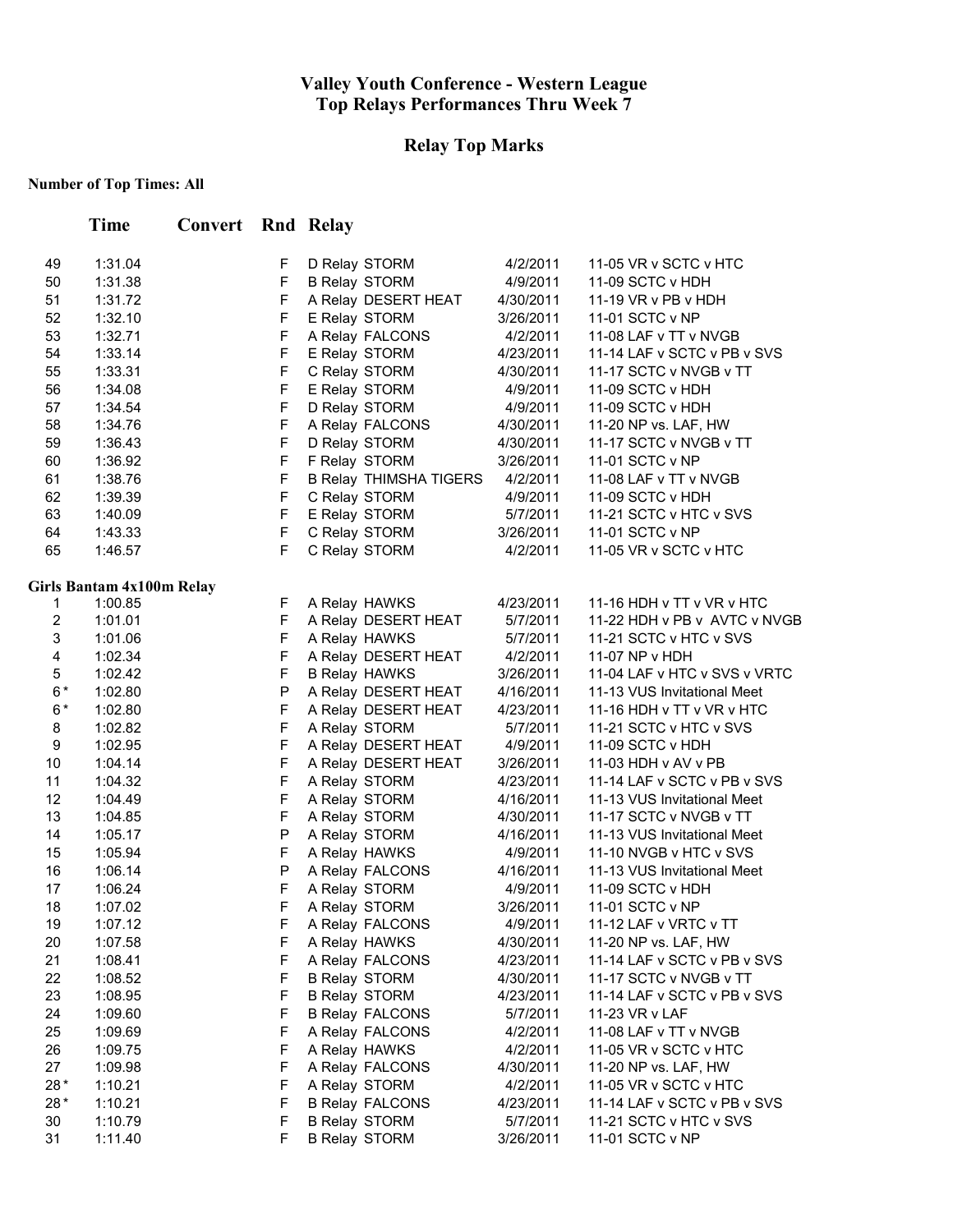# **Relay Top Marks**

|                         | <b>Time</b>                      | <b>Convert</b> Rnd Relay |                  |                            |           |                              |
|-------------------------|----------------------------------|--------------------------|------------------|----------------------------|-----------|------------------------------|
| 32                      | 1:11.61                          |                          | P                | <b>B Relay STORM</b>       | 4/16/2011 | 11-13 VUS Invitational Meet  |
| 33                      | 1:11.67                          |                          | F                | <b>B Relay DESERT HEAT</b> | 5/7/2011  | 11-22 HDH v PB v AVTC v NVGB |
| 34                      | 1:12.38                          |                          | F                | E Relay STORM              | 3/26/2011 | 11-01 SCTC v NP              |
| 35                      | 1:12.94                          |                          | F                | C Relay STORM              | 3/26/2011 | 11-01 SCTC v NP              |
| 36                      | 1:12.98                          |                          | $\mathsf F$      | C Relay STORM              | 4/30/2011 | 11-17 SCTC v NVGB v TT       |
| 37                      | 1:13.16                          |                          | $\mathsf F$      | <b>B Relay STORM</b>       | 4/2/2011  | 11-05 VR v SCTC v HTC        |
| 38                      | 1:13.48                          |                          | $\mathsf F$      | A Relay FALCONS            | 4/16/2011 | 11-13 VUS Invitational Meet  |
| 39                      | 1:13.62                          |                          | $\mathsf F$      | <b>B Relay FALCONS</b>     | 4/30/2011 | 11-20 NP vs. LAF, HW         |
| 40                      | 1:13.91                          |                          | $\mathsf F$      | D Relay STORM              | 4/30/2011 | 11-17 SCTC v NVGB v TT       |
| 41                      | 1:14.22                          |                          | $\mathsf{P}$     | C Relay STORM              | 4/16/2011 | 11-13 VUS Invitational Meet  |
| 42                      | 1:14.32                          |                          | $\mathsf F$      | E Relay STORM              | 5/7/2011  | 11-21 SCTC v HTC v SVS       |
| 43                      | 1:14.58                          |                          | $\mathsf F$      | <b>B Relay FALCONS</b>     | 4/2/2011  | 11-08 LAF v TT v NVGB        |
| 44                      | 1:14.66                          |                          | $\mathsf F$      | <b>B Relay STORM</b>       | 4/9/2011  | 11-09 SCTC v HDH             |
| 45                      | 1:15.04                          |                          | $\mathsf F$      | C Relay STORM              | 4/2/2011  | 11-05 VR v SCTC v HTC        |
| 46                      | 1:15.40                          |                          | F                | A Relay FALCONS            | 5/7/2011  | 11-23 VR v LAF               |
| 47                      | 1:15.47                          |                          | F                | D Relay STORM              | 4/2/2011  | 11-05 VR v SCTC v HTC        |
| 48                      | 1:15.69                          |                          | $\mathsf F$      | D Relay STORM              | 4/23/2011 | 11-14 LAF v SCTC v PB v SVS  |
| 49                      | 1:15.82                          |                          | F                | D Relay STORM              | 5/7/2011  | 11-21 SCTC v HTC v SVS       |
| 50                      | 1:16.00                          |                          | F                | C Relay STORM              | 4/9/2011  | 11-09 SCTC v HDH             |
| 51                      | 1:16.45                          |                          | $\mathsf F$      | F Relay STORM              | 3/26/2011 | 11-01 SCTC v NP              |
| 52                      | 1:17.07                          |                          | $\mathsf F$      | C Relay STORM              | 4/23/2011 | 11-14 LAF v SCTC v PB v SVS  |
| 53                      | 1:17.84                          |                          | $\mathsf F$      | E Relay STORM              | 4/23/2011 | 11-14 LAF v SCTC v PB v SVS  |
| 54                      | 1:20.03                          |                          | ${\sf P}$        | D Relay STORM              | 4/16/2011 | 11-13 VUS Invitational Meet  |
| 55                      | 1:20.75                          |                          | $\mathsf F$      | C Relay STORM              | 5/7/2011  | 11-21 SCTC v HTC v SVS       |
| 56                      | 1:21.11                          |                          | $\mathsf F$      | <b>B Relay FALCONS</b>     | 4/9/2011  | 11-12 LAF v VRTC v TT        |
| 57                      | 1:21.37                          |                          | $\mathsf F$<br>F | E Relay STORM              | 4/2/2011  | 11-05 VR v SCTC v HTC        |
| 58                      | 1:22.47                          |                          |                  | A Relay HAWKS              | 3/26/2011 | 11-04 LAF v HTC v SVS v VRTC |
|                         | Girls Bantam 4x400m Relay        |                          |                  |                            |           |                              |
| 1                       | 5:12.35                          |                          | F                | A Relay HAWKS              | 5/7/2011  | 11-21 SCTC v HTC v SVS       |
| 2                       | 5:19.02                          |                          | F                | A Relay HAWKS              | 4/16/2011 | 11-13 VUS Invitational Meet  |
| 3                       | 5:28.78                          |                          | $\mathsf F$      | A Relay STORM              | 4/23/2011 | 11-14 LAF v SCTC v PB v SVS  |
| $\overline{\mathbf{4}}$ | 5:33.26                          |                          | $\mathsf F$      | A Relay DESERT HEAT        | 4/2/2011  | 11-07 NP v HDH               |
| 5                       | 5:41.51                          |                          | $\mathsf F$      | A Relay STORM              | 4/30/2011 | 11-17 SCTC v NVGB v TT       |
| 6                       | 5:44.14                          |                          | $\mathsf F$      | A Relay DESERT HEAT        | 4/9/2011  | 11-09 SCTC v HDH             |
| $\overline{7}$          | 5:49.92                          |                          | F                | A Relay STORM              | 5/7/2011  | 11-21 SCTC v HTC v SVS       |
| 8                       | 5:53.59                          |                          | F.               | A Relay STORM              | 4/9/2011  | 11-09 SCTC v HDH             |
| 9                       | 6:01.26                          |                          | F                | A Relay DESERT HEAT        | 3/26/2011 | 11-03 HDH v AV v PB          |
| 10                      | 6:03.07                          |                          | F                | <b>B Relay STORM</b>       | 4/23/2011 | 11-14 LAF v SCTC v PB v SVS  |
| $11*$                   | 6:08.84                          |                          | F                | A Relay FALCONS            | 4/16/2011 | 11-13 VUS Invitational Meet  |
| $11*$                   | 6:08.84                          |                          | F                | A Relay FALCONS            | 5/7/2011  | 11-23 VR v LAF               |
| 13                      | 6:21.32                          |                          | F                | A Relay DESERT HEAT        | 4/23/2011 | 11-16 HDH v TT v VR v HTC    |
| 14                      | 6:29.76                          |                          | F                | <b>B Relay STORM</b>       | 5/7/2011  | 11-21 SCTC v HTC v SVS       |
| 15                      | 6:55.14                          |                          | F                | <b>B Relay STORM</b>       | 4/9/2011  | 11-09 SCTC v HDH             |
|                         | <b>Girls Midget 4x100m Relay</b> |                          |                  |                            |           |                              |
| 1                       | 52.06                            |                          | F                | A Relay DESERT HEAT        | 4/23/2011 | 11-16 HDH v TT v VR v HTC    |
| $\boldsymbol{2}$        | 52.17                            |                          | F                | A Relay DESERT HEAT        | 4/16/2011 | 11-13 VUS Invitational Meet  |
| 3                       | 52.58                            |                          | P                | A Relay DESERT HEAT        | 4/16/2011 | 11-13 VUS Invitational Meet  |
| 4                       | 53.20                            |                          | F                | A Relay DESERT HEAT        | 4/9/2011  | 11-09 SCTC v HDH             |
| 5                       | 53.77                            |                          | F                | A Relay DESERT HEAT        | 3/26/2011 | 11-03 HDH v AV v PB          |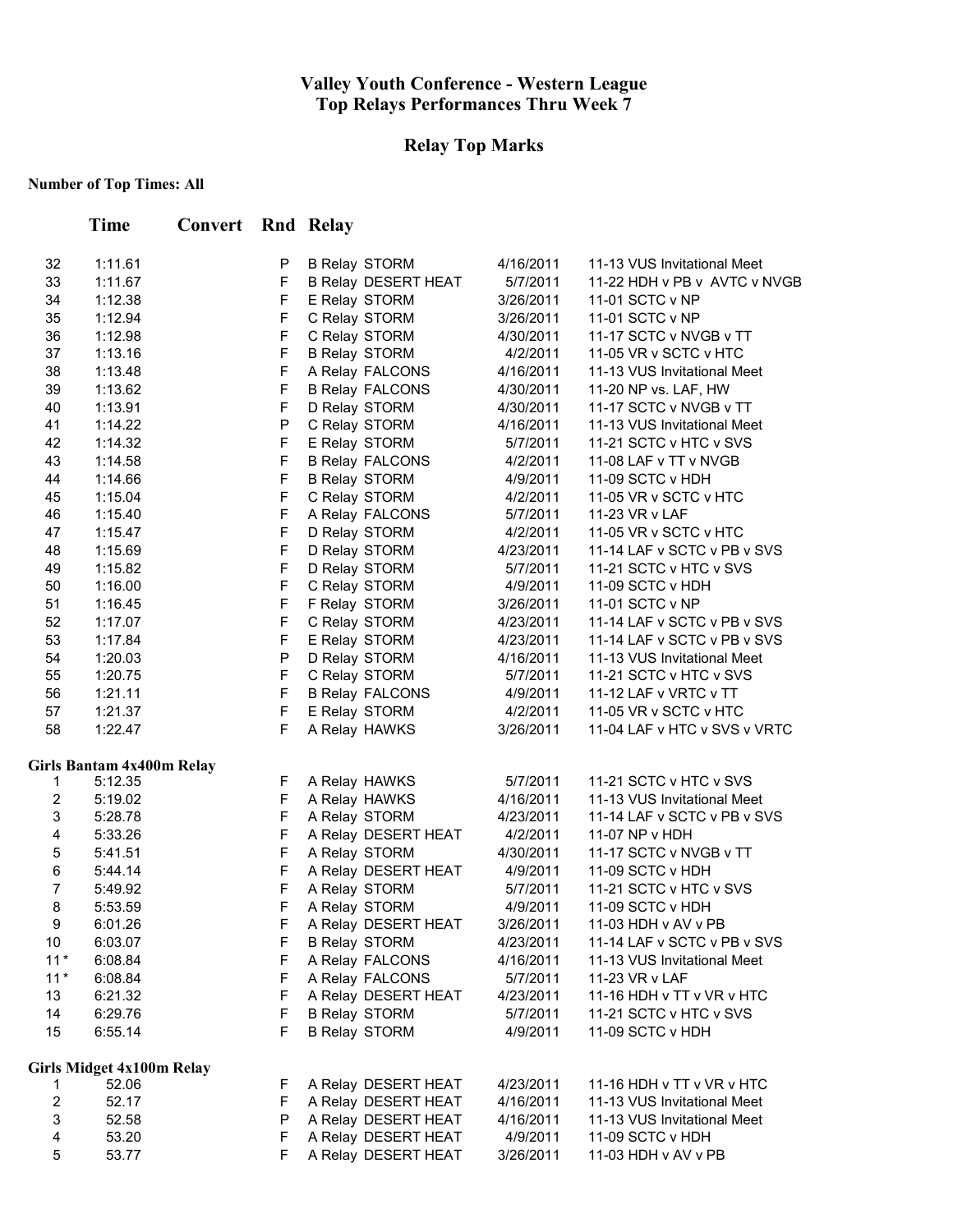# **Relay Top Marks**

| Time | <b>Convert Rnd Relay</b> |  |
|------|--------------------------|--|
|      |                          |  |

| 6                | 54.64   | F            | A Relay DESERT HEAT        | 5/7/2011  | 11-22 HDH v PB v AVTC v NVGB |
|------------------|---------|--------------|----------------------------|-----------|------------------------------|
| $\overline{7}$   | 55.98   | F            | <b>B Relay DESERT HEAT</b> | 4/16/2011 | 11-13 VUS Invitational Meet  |
| 8                | 56.04   | F            | B Relay DESERT HEAT        | 4/23/2011 | 11-16 HDH v TT v VR v HTC    |
| $\boldsymbol{9}$ | 56.29   | $\mathsf F$  | A Relay FALCONS            | 4/16/2011 | 11-13 VUS Invitational Meet  |
| 10               | 56.90   | $\mathsf F$  | A Relay FALCONS            | 5/7/2011  | 11-23 VR v LAF               |
| 11               | 57.25   | $\mathsf F$  | A Relay FALCONS            | 4/30/2011 | 11-20 NP vs. LAF, HW         |
| 12               | 57.32   | $\mathsf F$  | B Relay DESERT HEAT        | 3/26/2011 | 11-03 HDH v AV v PB          |
| 13               | 57.73   | F            | A Relay FALCONS            | 4/23/2011 | 11-14 LAF v SCTC v PB v SVS  |
| 14               | 57.81   | F            | <b>B Relay DESERT HEAT</b> | 4/9/2011  | 11-09 SCTC v HDH             |
| 15               | 57.95   | P            | A Relay FALCONS            | 4/16/2011 | 11-13 VUS Invitational Meet  |
| 16               | 57.96   | F            | A Relay STORM              | 5/7/2011  | 11-21 SCTC v HTC v SVS       |
| 17               | 58.65   | $\mathsf F$  | A Relay DESERT HEAT        | 4/2/2011  | 11-07 NP v HDH               |
| 18               | 58.89   | P            | A Relay STORM              | 4/16/2011 | 11-13 VUS Invitational Meet  |
| 19               | 59.11   | F            | A Relay STORM              | 4/16/2011 | 11-13 VUS Invitational Meet  |
| 20               | 59.22   | F            | A Relay STORM              | 4/2/2011  | 11-05 VR v SCTC v HTC        |
| 21               | 59.38   | $\mathsf F$  | A Relay STORM              | 4/30/2011 | 11-17 SCTC v NVGB v TT       |
| 22               | 59.50   | $\mathsf F$  | C Relay DESERT HEAT        | 4/16/2011 | 11-13 VUS Invitational Meet  |
| 23               | 1:00.75 | $\mathsf F$  | B Relay DESERT HEAT        | 5/7/2011  | 11-22 HDH v PB v AVTC v NVGB |
| 24               | 1:00.83 | $\mathsf F$  | C Relay DESERT HEAT        | 4/23/2011 | 11-16 HDH v TT v VR v HTC    |
| 25               | 1:01.18 | F            | A Relay DESERT HEAT        | 4/30/2011 | 11-19 VR v PB v HDH          |
| 26               | 1:01.26 | F            | C Relay STORM              | 3/26/2011 | 11-01 SCTC v NP              |
| 27               | 1:01.68 | $\mathsf F$  | <b>B Relay STORM</b>       | 4/30/2011 | 11-17 SCTC v NVGB v TT       |
| 28               | 1:02.14 | P            | C Relay DESERT HEAT        | 4/16/2011 | 11-13 VUS Invitational Meet  |
| 29               | 1:02.17 | $\mathsf F$  | <b>B Relay STORM</b>       | 3/26/2011 | 11-01 SCTC v NP              |
| $30*$            | 1:02.21 | $\mathsf{P}$ | <b>B Relay STORM</b>       | 4/16/2011 | 11-13 VUS Invitational Meet  |
| $30*$            | 1:02.21 | $\mathsf F$  | <b>B Relay STORM</b>       | 4/23/2011 | 11-14 LAF v SCTC v PB v SVS  |
| 32               | 1:02.31 | $\mathsf F$  | <b>B Relay FALCONS</b>     | 4/30/2011 | 11-20 NP vs. LAF, HW         |
| 33               | 1:02.40 | $\mathsf F$  | A Relay HAWKS              | 4/9/2011  | 11-10 NVGB v HTC v SVS       |
| 34               | 1:02.72 | $\mathsf F$  | A Relay STORM              | 3/26/2011 | 11-01 SCTC v NP              |
| 35               | 1:02.76 | $\mathsf F$  | <b>B Relay STORM</b>       | 4/2/2011  | 11-05 VR v SCTC v HTC        |
| 36               | 1:02.84 | $\mathsf F$  | <b>B Relay STORM</b>       | 5/7/2011  | 11-21 SCTC v HTC v SVS       |
| 37               | 1:03.46 | F            | A Relay STORM              | 4/9/2011  | 11-09 SCTC v HDH             |
| 38               | 1:03.49 | $\mathsf F$  | D Relay STORM              | 4/30/2011 | 11-17 SCTC v NVGB v TT       |
| 39               | 1:03.71 | $\mathsf F$  | C Relay STORM              | 4/23/2011 | 11-14 LAF v SCTC v PB v SVS  |
| 40               | 1:03.89 | $\mathsf F$  | A Relay HAWKS              | 4/2/2011  | 11-05 VR v SCTC v HTC        |
| 41               | 1:04.24 | $\mathsf F$  | D Relay STORM              | 5/7/2011  | 11-21 SCTC v HTC v SVS       |
| 42               | 1:04.29 | $\mathsf F$  | A Relay HAWKS              | 3/26/2011 | 11-04 LAF v HTC v SVS v VRTC |
| 43               | 1:04.43 | F            | E Relay STORM              | 4/23/2011 | 11-14 LAF v SCTC v PB v SVS  |
| 44               | 1:04.66 | E            | <b>B Relay STORM</b>       | 4/9/2011  | 11-09 SCTC v HDH             |
| 45               | 1:04.70 | F            | C Relay STORM              | 4/9/2011  | 11-09 SCTC v HDH             |
| 46               | 1:04.80 | P            | C Relay STORM              | 4/16/2011 | 11-13 VUS Invitational Meet  |
| 47               | 1:04.93 | $\mathsf F$  | <b>B Relay FALCONS</b>     | 4/23/2011 | 11-14 LAF v SCTC v PB v SVS  |
| 48               | 1:05.23 | F            | <b>B Relay DESERT HEAT</b> | 4/2/2011  | 11-07 NP v HDH               |
| 49               | 1:05.99 | F            | C Relay STORM              | 5/7/2011  | 11-21 SCTC v HTC v SVS       |
| 50               | 1:06.24 | F            | A Relay FALCONS            | 4/9/2011  | 11-12 LAF v VRTC v TT        |
| $51*$            | 1:06.38 | F            | F Relay STORM              | 3/26/2011 | 11-01 SCTC v NP              |
| $51*$            | 1:06.38 | F            | D Relay STORM              | 3/26/2011 | 11-01 SCTC v NP              |
| $51*$            | 1:06.38 | F            | F Relay STORM              | 5/7/2011  | 11-21 SCTC v HTC v SVS       |
| 54               | 1:06.70 | P            | <b>B Relay FALCONS</b>     | 4/16/2011 | 11-13 VUS Invitational Meet  |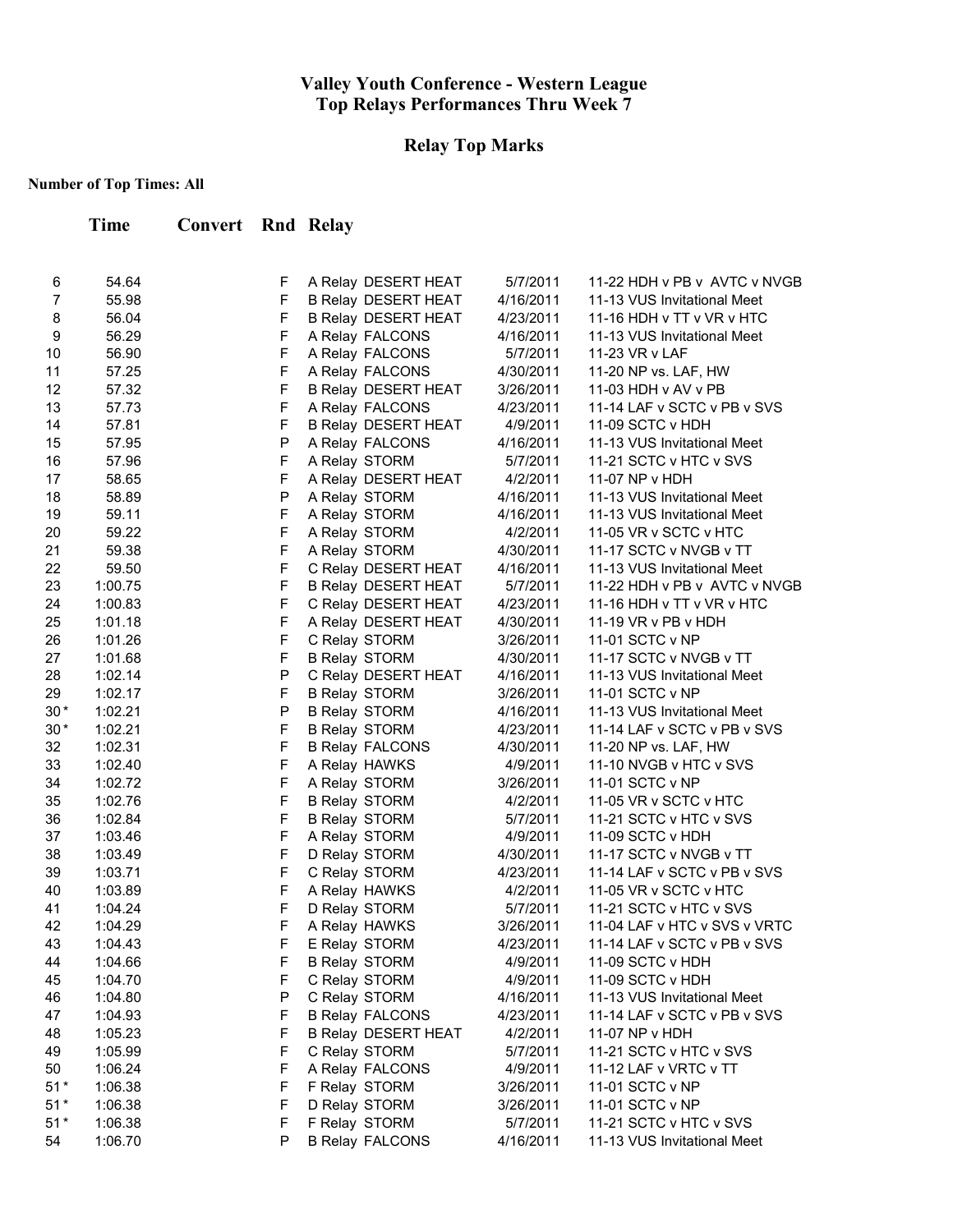# **Relay Top Marks**

|                         | <b>Time</b>                      | <b>Convert</b> Rnd Relay |        |                                       |                       |                                                       |
|-------------------------|----------------------------------|--------------------------|--------|---------------------------------------|-----------------------|-------------------------------------------------------|
| 55                      | 1:06.93                          |                          | F      | D Relay STORM                         | 4/23/2011             | 11-14 LAF v SCTC v PB v SVS                           |
| 56                      | 1:07.02                          |                          | F      | E Relay STORM                         | 4/9/2011              | 11-09 SCTC v HDH                                      |
| 57                      | 1:07.08                          |                          | F      | <b>B Relay FALCONS</b>                | 5/7/2011              | 11-23 VR v LAF                                        |
| 58                      | 1:07.17                          |                          | F      | E Relay STORM                         | 3/26/2011             | 11-01 SCTC v NP                                       |
| 59                      | 1:07.64                          |                          | F      | C Relay STORM                         | 4/30/2011             | 11-17 SCTC v NVGB v TT                                |
| 60                      | 1:08.31                          |                          | F      | D Relay STORM                         | 4/9/2011              | 11-09 SCTC v HDH                                      |
| 61                      | 1:09.13                          |                          | F      | E Relay STORM                         | 5/7/2011              | 11-21 SCTC v HTC v SVS                                |
| 62                      | 1:09.37                          |                          | F      | G Relay STORM                         | 3/26/2011             | 11-01 SCTC v NP                                       |
| 63                      | 1:09.97                          |                          | F      | F Relay STORM                         | 4/23/2011             | 11-14 LAF v SCTC v PB v SVS                           |
| 64                      | 1:11.42                          |                          | P      | D Relay STORM                         | 4/16/2011             | 11-13 VUS Invitational Meet                           |
| 65                      | 1:12.23                          |                          | F      | E Relay STORM                         | 4/30/2011             | 11-17 SCTC v NVGB v TT                                |
| 66                      | 2:02.00                          |                          | F      | F Relay STORM                         | 4/2/2011              | 11-05 VR v SCTC v HTC                                 |
| 67                      | 2:03.00                          |                          | F      | E Relay STORM                         | 4/2/2011              | 11-05 VR v SCTC v HTC                                 |
| 68                      | 2:04.00                          |                          | F      | C Relay STORM                         | 4/2/2011              | 11-05 VR v SCTC v HTC                                 |
| 69                      | 2:05.00                          |                          | F      | D Relay STORM                         | 4/2/2011              | 11-05 VR v SCTC v HTC                                 |
|                         | <b>Girls Midget 4x400m Relay</b> |                          |        |                                       |                       |                                                       |
| 1                       | 4:36.10                          |                          | F      | A Relay DESERT HEAT                   | 4/23/2011             | 11-16 HDH v TT v VR v HTC                             |
| $\overline{c}$          | 4:49.68                          |                          | F      | A Relay DESERT HEAT                   | 3/26/2011             | 11-03 HDH v AV v PB                                   |
| 3                       | 4:57.34                          |                          | F      | A Relay FALCONS                       | 5/7/2011              | 11-23 VR v LAF                                        |
| 4                       | 4:59.92                          |                          | F      | A Relay STORM                         | 4/30/2011             | 11-17 SCTC v NVGB v TT                                |
| 5<br>6                  | 5:01.64                          |                          | F<br>F | A Relay STORM<br><b>B Relay HAWKS</b> | 5/7/2011<br>4/16/2011 | 11-21 SCTC v HTC v SVS<br>11-13 VUS Invitational Meet |
| $\overline{7}$          | 5:04.89                          |                          | F      |                                       | 4/23/2011             | 11-14 LAF v SCTC v PB v SVS                           |
| 8                       | 5:09.42<br>5:09.52               |                          | F      | A Relay FALCONS                       | 4/2/2011              | 11-07 NP v HDH                                        |
| 9                       | 5:10.25                          |                          | F      | A Relay DESERT HEAT<br>A Relay STORM  | 4/23/2011             | 11-14 LAF v SCTC v PB v SVS                           |
| 10                      | 5:11.69                          |                          | F      | A Relay HAWKS                         | 4/9/2011              | 11-10 NVGB v HTC v SVS                                |
| 11                      | 5:16.24                          |                          | F      | <b>B Relay DESERT HEAT</b>            | 3/26/2011             | 11-03 HDH v AV v PB                                   |
| 12                      | 5:18.09                          |                          | F      | A Relay STORM                         | 4/9/2011              | 11-09 SCTC v HDH                                      |
| 13                      | 5:20.65                          |                          | F      | A Relay STORM                         | 3/26/2011             | 11-01 SCTC v NP                                       |
| 14                      | 5:25.52                          |                          | F      | A Relay STORM                         | 4/2/2011              | 11-05 VR v SCTC v HTC                                 |
| 15                      | 5:26.43                          |                          | F      | <b>B Relay STORM</b>                  | 5/7/2011              | 11-21 SCTC v HTC v SVS                                |
| 16                      | 5:27.44                          |                          | F      | <b>B Relay STORM</b>                  | 4/9/2011              | 11-09 SCTC v HDH                                      |
| 17                      | 5:28.95                          |                          | F      | <b>B Relay DESERT HEAT</b>            | 4/23/2011             | 11-16 HDH v TT v VR v HTC                             |
| 18                      | 5:37.81                          |                          | F      | <b>B Relay FALCONS</b>                | 4/23/2011             | 11-14 LAF v SCTC v PB v SVS                           |
| 19                      | 5:40.78                          |                          | F      | A Relay FALCONS                       | 4/2/2011              | 11-08 LAF v TT v NVGB                                 |
| 20                      | 5:43.44                          |                          | F      | <b>B Relay DESERT HEAT</b>            | 4/2/2011              | 11-07 NP v HDH                                        |
| 21                      | 5:55.55                          |                          | F      | C Relay DESERT HEAT                   | 4/23/2011             | 11-16 HDH v TT v VR v HTC                             |
| 22                      | 5:58.36                          |                          | F      | C Relay DESERT HEAT                   | 3/26/2011             | 11-03 HDH v AV v PB                                   |
|                         | <b>Girls Youth 4x100m Relay</b>  |                          |        |                                       |                       |                                                       |
| 1                       | 52.38                            |                          | F      | A Relay THIMSHA TIGERS                | 5/7/2011              | 11-24 NP v TT                                         |
| $\overline{\mathbf{c}}$ | 52.74                            |                          | F      | A Relay DESERT HEAT                   | 5/7/2011              | 11-22 HDH v PB v AVTC v NVGB                          |
| 3                       | 53.50                            |                          | F      | A Relay FALCONS                       | 4/23/2011             | 11-14 LAF v SCTC v PB v SVS                           |
| $4*$                    | 53.69                            |                          | F      | A Relay THIMSHA TIGERS                | 4/16/2011             | 11-13 VUS Invitational Meet                           |
| $4*$                    | 53.69                            |                          | F      | A Relay FALCONS                       | 4/30/2011             | 11-20 NP vs. LAF, HW                                  |
| 6                       | 53.76                            |                          | F      | A Relay FALCONS                       | 5/7/2011              | 11-23 VR v LAF                                        |
| 7                       | 53.93                            |                          | F      | A Relay FALCONS                       | 4/9/2011              | 11-12 LAF v VRTC v TT                                 |
| 8                       | 54.17                            |                          | F      | A Relay THIMSHA TIGERS                | 4/9/2011              | 11-12 LAF v VRTC v TT                                 |
| 9                       | 54.47                            |                          | F      | A Relay FALCONS                       | 4/16/2011             | 11-13 VUS Invitational Meet                           |
| 10                      | 54.49                            |                          | P      | A Relay THIMSHA TIGERS                | 4/16/2011             | 11-13 VUS Invitational Meet                           |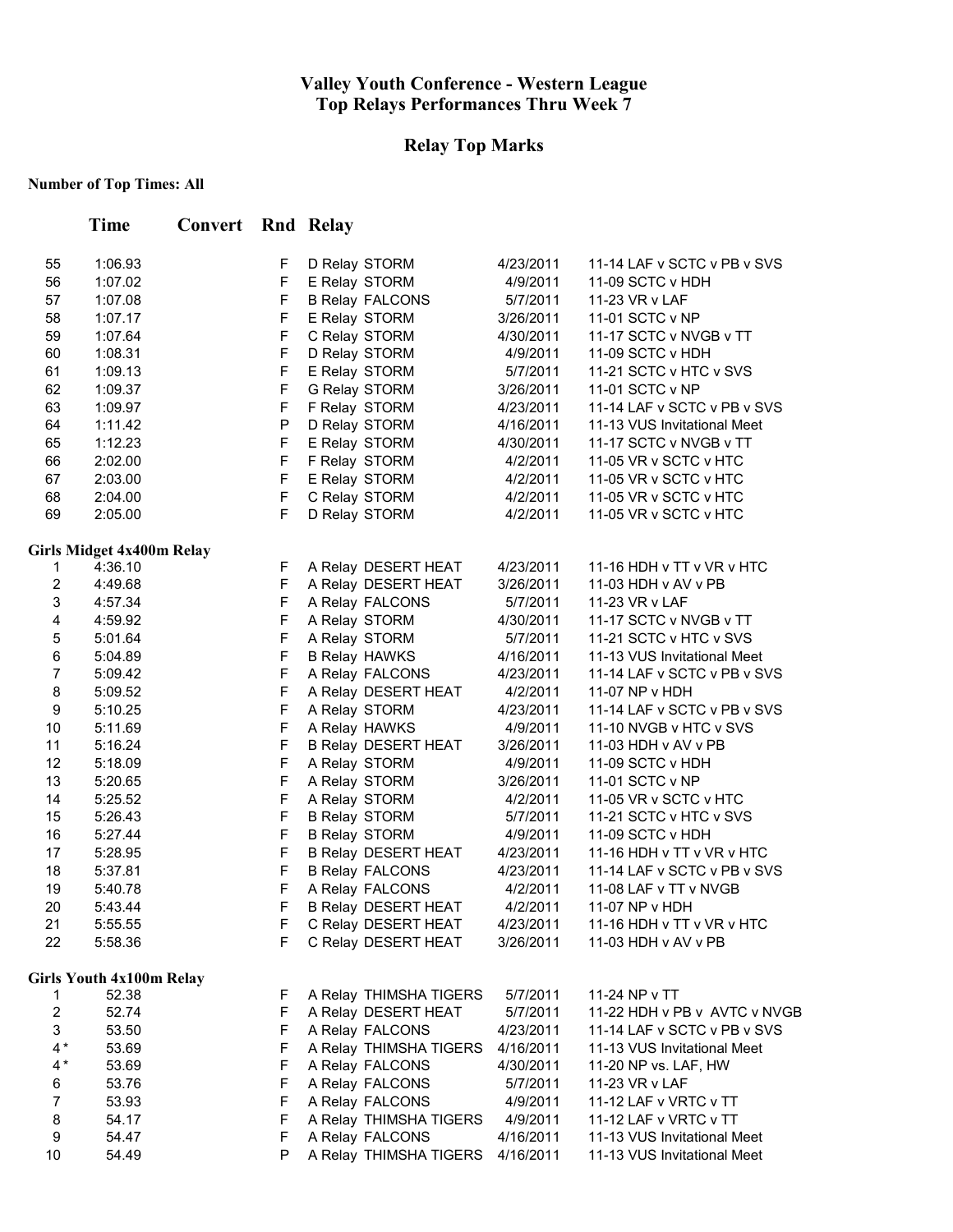# **Relay Top Marks**

| Time | <b>Convert Rnd Relay</b> |  |
|------|--------------------------|--|
|      |                          |  |

| 11    | 54.51                           | P            | A Relay FALCONS               | 4/16/2011 | 11-13 VUS Invitational Meet  |
|-------|---------------------------------|--------------|-------------------------------|-----------|------------------------------|
| 12    | 54.76                           | $\mathsf{F}$ | A Relay DESERT HEAT           | 4/9/2011  | 11-09 SCTC v HDH             |
| 13    | 54.93                           | F            | A Relay THIMSHA TIGERS        | 4/23/2011 | 11-16 HDH v TT v VR v HTC    |
| $14*$ | 55.30                           | F            | A Relay STORM                 | 4/23/2011 | 11-14 LAF v SCTC v PB v SVS  |
| $14*$ | 55.30                           | F            | A Relay STORM                 | 3/26/2011 | 11-01 SCTC v NP              |
| $14*$ | 55.30                           | F            | A Relay STORM                 | 4/30/2011 | 11-17 SCTC v NVGB v TT       |
| 17    | 56.25                           | P            | A Relay STORM                 | 4/16/2011 | 11-13 VUS Invitational Meet  |
| 18    | 56.48                           | F            | A Relay STORM                 | 4/2/2011  | 11-05 VR v SCTC v HTC        |
| 19    | 56.58                           | F            | <b>B Relay THIMSHA TIGERS</b> | 4/16/2011 | 11-13 VUS Invitational Meet  |
| 20    | 56.73                           | F            | A Relay STORM                 | 4/9/2011  | 11-09 SCTC v HDH             |
| 21    | 56.78                           | F            | <b>B Relay FALCONS</b>        | 5/7/2011  | 11-23 VR v LAF               |
| 22    | 56.79                           | F            | A Relay STORM                 | 4/16/2011 | 11-13 VUS Invitational Meet  |
| 23    | 56.94                           | F            | <b>B Relay FALCONS</b>        | 4/23/2011 | 11-14 LAF v SCTC v PB v SVS  |
| 24    | 56.95                           | F            | <b>B Relay THIMSHA TIGERS</b> | 4/9/2011  | 11-12 LAF v VRTC v TT        |
| 25    | 57.52                           | F            | A Relay DESERT HEAT           | 4/2/2011  | 11-07 NP v HDH               |
| 26    | 57.70                           | F            | <b>B Relay THIMSHA TIGERS</b> | 5/7/2011  | 11-24 NP v TT                |
| 27    | 57.71                           | $\sf P$      | <b>B Relay THIMSHA TIGERS</b> | 4/16/2011 | 11-13 VUS Invitational Meet  |
| 28    | 58.05                           | F            | A Relay FALCONS               | 4/2/2011  | 11-08 LAF v TT v NVGB        |
| 29    | 59.01                           | F            | A Relay THIMSHA TIGERS        | 4/2/2011  | 11-08 LAF v TT v NVGB        |
| 30    | 59.15                           | F            | <b>B Relay FALCONS</b>        | 4/30/2011 | 11-20 NP vs. LAF, HW         |
| 31    | 59.56                           | F            | C Relay FALCONS               | 5/7/2011  | 11-23 VR v LAF               |
| 32    | 1:00.39                         | F            | <b>B Relay STORM</b>          | 4/9/2011  | 11-09 SCTC v HDH             |
| 33    | 1:00.53                         | F            | <b>B Relay STORM</b>          | 5/7/2011  | 11-21 SCTC v HTC v SVS       |
| 34    | 1:00.78                         | F            | <b>B Relay STORM</b>          | 4/23/2011 | 11-14 LAF v SCTC v PB v SVS  |
| 35    | 1:00.79                         | F            | <b>B Relay THIMSHA TIGERS</b> | 4/30/2011 | 11-17 SCTC v NVGB v TT       |
| 36    | 1:00.83                         | $\mathsf F$  | <b>B Relay STORM</b>          | 3/26/2011 | 11-01 SCTC v NP              |
| 37    | 1:00.95                         | $\mathsf F$  | <b>B Relay STORM</b>          | 4/16/2011 | 11-13 VUS Invitational Meet  |
| 38    | 1:01.78                         | $\mathsf F$  | <b>B Relay STORM</b>          | 4/2/2011  | 11-05 VR v SCTC v HTC        |
| 39    | 1:01.97                         | $\mathsf F$  | <b>B Relay STORM</b>          | 4/30/2011 | 11-17 SCTC v NVGB v TT       |
| 40    | 1:02.75                         | $\mathsf{P}$ | <b>B Relay STORM</b>          | 4/16/2011 | 11-13 VUS Invitational Meet  |
| 41    | 1:03.02                         | $\mathsf F$  | <b>B Relay FALCONS</b>        | 4/2/2011  | 11-08 LAF v TT v NVGB        |
| 42    | 1:03.04                         | $\mathsf F$  | A Relay STORM                 | 5/7/2011  | 11-21 SCTC v HTC v SVS       |
| 43    | 1:03.53                         | $\mathsf F$  | C Relay STORM                 | 4/30/2011 | 11-17 SCTC v NVGB v TT       |
| 44    | 1:03.67                         | $\mathsf F$  | C Relay STORM                 | 4/23/2011 | 11-14 LAF v SCTC v PB v SVS  |
| 45    | 1:03.71                         | $\mathsf F$  | C Relay STORM                 | 4/9/2011  | 11-09 SCTC v HDH             |
| 46    | 1:04.05                         | $\mathsf{P}$ | C Relay THIMSHA TIGERS        | 4/16/2011 | 11-13 VUS Invitational Meet  |
| 47    | 1:04.88                         | $\mathsf F$  | C Relay STORM                 | 3/26/2011 | 11-01 SCTC v NP              |
| 48    | 1:05.57                         | F            | C Relay STORM                 | 4/2/2011  | 11-05 VR v SCTC v HTC        |
|       | <b>Girls Youth 4x400m Relay</b> |              |                               |           |                              |
| 1     | 4:27.51                         | F            | A Relay FALCONS               | 4/2/2011  | 11-08 LAF v TT v NVGB        |
| 2     | 4:31.24                         | $\mathsf F$  | A Relay FALCONS               | 4/23/2011 | 11-14 LAF v SCTC v PB v SVS  |
| 3     | 4:31.83                         | F            | A Relay FALCONS               | 5/7/2011  | 11-23 VR v LAF               |
| 4     | 4:32.65                         | F            | A Relay FALCONS               | 4/30/2011 | 11-20 NP vs. LAF, HW         |
| 5     | 4:34.35                         | F            | A Relay FALCONS               | 4/16/2011 | 11-13 VUS Invitational Meet  |
| 6     | 4:34.70                         | F            | A Relay DESERT HEAT           | 5/7/2011  | 11-22 HDH v PB v AVTC v NVGB |
| 7     | 4:36.25                         | F            | A Relay DESERT HEAT           | 4/16/2011 | 11-13 VUS Invitational Meet  |
| 8     | 4:37.23                         | $\mathsf F$  | A Relay DESERT HEAT           | 4/23/2011 | 11-16 HDH v TT v VR v HTC    |
| 9     | 4:37.93                         | F            | A Relay THIMSHA TIGERS        | 4/16/2011 | 11-13 VUS Invitational Meet  |
| 10    | 4:39.59                         | F            | A Relay THIMSHA TIGERS        | 4/2/2011  | 11-08 LAF v TT v NVGB        |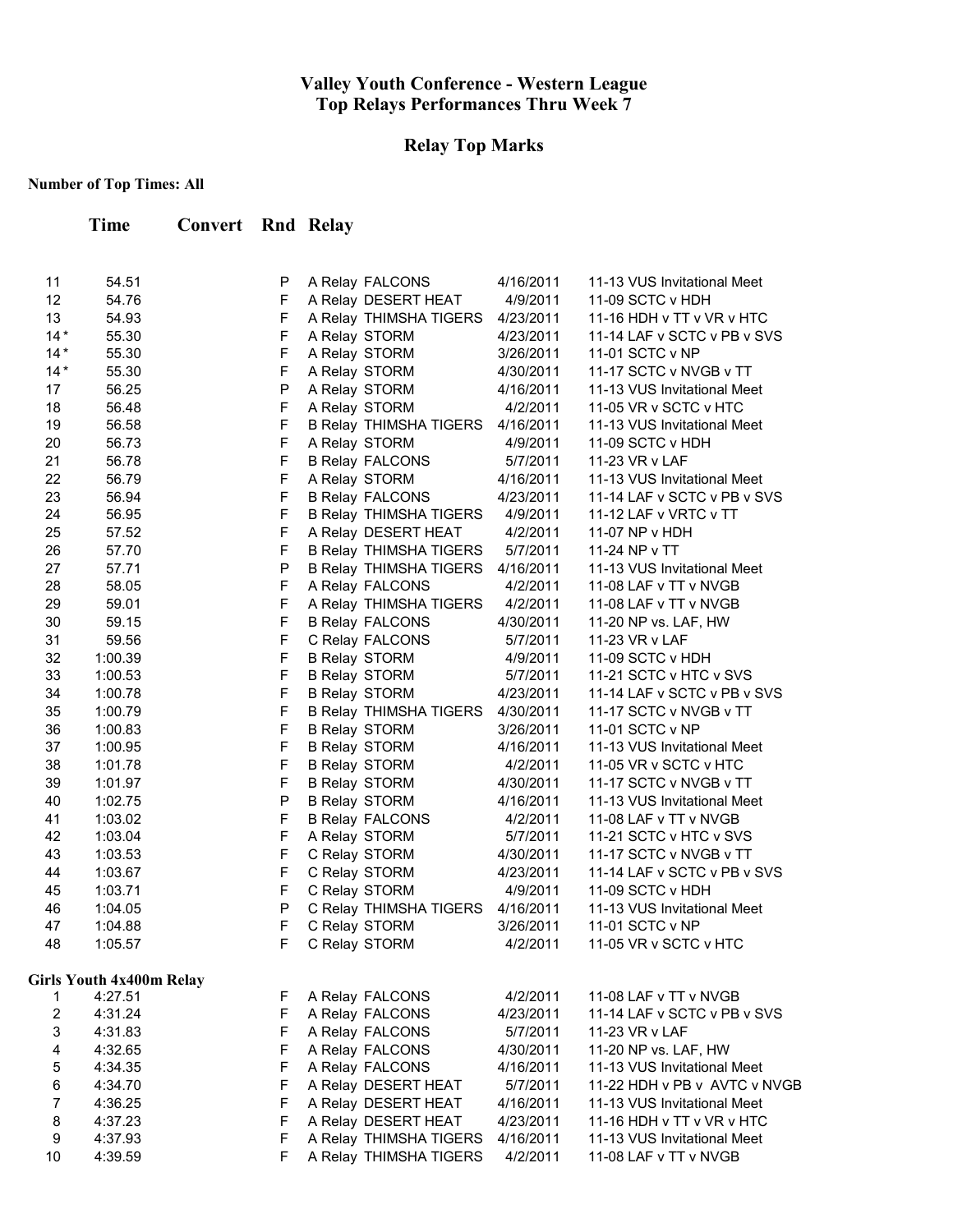### **Relay Top Marks**

## **Number of Top Times: All**

**Time Convert Rnd Relay**

| 11             | 4:43.10                                    | F           | A Relay DESERT HEAT        | 4/2/2011  | 11-07 NP v HDH               |
|----------------|--------------------------------------------|-------------|----------------------------|-----------|------------------------------|
| 12             | 4:44.13                                    | $\mathsf F$ | <b>B Relay FALCONS</b>     | 4/23/2011 | 11-14 LAF v SCTC v PB v SVS  |
| 13             | 4:44.34                                    | $\mathsf F$ | A Relay DESERT HEAT        | 4/30/2011 | 11-19 VR v PB v HDH          |
| 14             | 4:46.14                                    | $\mathsf F$ | A Relay DESERT HEAT        | 3/26/2011 | 11-03 HDH v AV v PB          |
| 15             | 4:49.08                                    | $\mathsf F$ | A Relay THIMSHA TIGERS     | 4/30/2011 | 11-17 SCTC v NVGB v TT       |
| 16             | 4:51.99                                    | $\mathsf F$ | A Relay DESERT HEAT        | 4/9/2011  | 11-09 SCTC v HDH             |
| 17             | 4:53.54                                    | F           | <b>B Relay FALCONS</b>     | 4/30/2011 | 11-20 NP vs. LAF, HW         |
| 18             | 4:54.48                                    | F           | A Relay STORM              | 5/7/2011  | 11-21 SCTC v HTC v SVS       |
| 19             | 5:00.87                                    | F           | <b>B Relay FALCONS</b>     | 4/2/2011  | 11-08 LAF v TT v NVGB        |
| 20             | 5:02.61                                    | $\mathsf F$ | A Relay STORM              | 4/23/2011 | 11-14 LAF v SCTC v PB v SVS  |
| 21             | 5:02.71                                    | $\mathsf F$ | A Relay STORM              | 4/30/2011 | 11-17 SCTC v NVGB v TT       |
| 22             | 5:05.31                                    | $\mathsf F$ | A Relay STORM              | 3/26/2011 | 11-01 SCTC v NP              |
| 23             | 5:05.64                                    | $\mathsf F$ | C Relay FALCONS            | 4/23/2011 | 11-14 LAF v SCTC v PB v SVS  |
| 24             | 5:07.87                                    | $\mathsf F$ | A Relay STORM              | 4/2/2011  | 11-05 VR v SCTC v HTC        |
| 25             | 5:08.90                                    | $\mathsf F$ | A Relay STORM              | 4/9/2011  | 11-09 SCTC v HDH             |
| 26             | 5:13.81                                    | $\mathsf F$ | <b>B Relay STORM</b>       | 4/23/2011 | 11-14 LAF v SCTC v PB v SVS  |
| 27             | 5:15.71                                    | $\mathsf F$ | <b>B Relay STORM</b>       | 3/26/2011 | 11-01 SCTC v NP              |
| 28             | 5:15.79                                    | $\mathsf F$ | C Relay FALCONS            | 4/30/2011 | 11-20 NP vs. LAF, HW         |
| 29             | 5:24.34                                    | F           | C Relay FALCONS            | 4/2/2011  | 11-08 LAF v TT v NVGB        |
|                |                                            |             |                            |           |                              |
| 1              | Girls Intermediate 4x400m Relay<br>4:59.91 | F           | A Relay THIMSHA TIGERS     |           | 11-13 VUS Invitational Meet  |
|                |                                            |             |                            | 4/16/2011 |                              |
|                | <b>Boys Gremlin 4x100m Relay</b>           |             |                            |           |                              |
| 1              | 1:02.53                                    | F           | A Relay DESERT HEAT        | 4/16/2011 | 11-13 VUS Invitational Meet  |
| 2              | 1:03.66                                    | F           | A Relay DESERT HEAT        | 4/2/2011  | 11-07 NP v HDH               |
| 3              | 1:03.89                                    | F           | A Relay DESERT HEAT        | 4/23/2011 | 11-16 HDH v TT v VR v HTC    |
| 4              | 1:04.03                                    | $\mathsf F$ | A Relay DESERT HEAT        | 5/7/2011  | 11-22 HDH v PB v AVTC v NVGB |
| 5              | 1:06.08                                    | P           | A Relay DESERT HEAT        | 4/16/2011 | 11-13 VUS Invitational Meet  |
| 6              | 1:07.18                                    | $\mathsf F$ | A Relay STORM              | 5/7/2011  | 11-21 SCTC v HTC v SVS       |
| $\overline{7}$ | 1:07.69                                    | $\mathsf F$ | A Relay DESERT HEAT        | 3/26/2011 | 11-03 HDH v AV v PB          |
| 8              | 1:07.84                                    | $\mathsf F$ | A Relay STORM              | 4/16/2011 | 11-13 VUS Invitational Meet  |
| 9              | 1:07.96                                    | $\mathsf F$ | A Relay DESERT HEAT        | 4/30/2011 | 11-19 VR v PB v HDH          |
| 10             | 1:09.10                                    | $\mathsf F$ | C Relay DESERT HEAT        | 5/7/2011  | 11-22 HDH v PB v AVTC v NVGB |
| 11             | 1:09.12                                    | $\mathsf F$ | A Relay STORM              | 4/23/2011 | 11-14 LAF v SCTC v PB v SVS  |
| 12             | 1:09.31                                    | $\mathsf F$ | D Relay DESERT HEAT        | 4/23/2011 | 11-16 HDH v TT v VR v HTC    |
| 13             | 1:09.46                                    | P           | A Relay STORM              | 4/16/2011 | 11-13 VUS Invitational Meet  |
| 14             | 1:10.58                                    | F.          | A Relay STORM              | 4/30/2011 | 11-17 SCTC v NVGB v TT       |
| 15             | 1:10.69                                    | F           | A Relay DESERT HEAT        | 4/9/2011  | 11-09 SCTC v HDH             |
| 16             | 1:11.18                                    | P           | A Relay HAWKS              | 4/16/2011 | 11-13 VUS Invitational Meet  |
| 17             | 1:11.50                                    | F           | <b>B Relay STORM</b>       | 4/2/2011  | 11-05 VR v SCTC v HTC        |
| 18             | 1:12.79                                    | F           | <b>B Relay DESERT HEAT</b> | 5/7/2011  | 11-22 HDH v PB v AVTC v NVGB |
| 19             | 1:12.90                                    | F           | <b>B Relay DESERT HEAT</b> | 4/2/2011  | 11-07 $NP$ v HDH             |
| 20             | 1:13.23                                    | F           | A Relay THIMSHA TIGERS     | 4/16/2011 | 11-13 VUS Invitational Meet  |
| 21             | 1:13.66                                    | $\mathsf F$ | A Relay HAWKS              | 4/30/2011 | 11-20 NP vs. LAF, HW         |
| 22             | 1:13.73                                    | P           | A Relay THIMSHA TIGERS     | 4/16/2011 | 11-13 VUS Invitational Meet  |
| 23             | 1:14.26                                    | F           | <b>B Relay DESERT HEAT</b> | 4/9/2011  | 11-09 SCTC v HDH             |
| 24             | 1:14.49                                    | $\mathsf F$ | A Relay STORM              | 4/9/2011  | 11-09 SCTC v HDH             |
| 25             | 1:15.76                                    | $\mathsf F$ | C Relay HAWKS              | 3/26/2011 | 11-04 LAF v HTC v SVS v VRTC |
| 26             | 1:16.06                                    | F           | A Relay THIMSHA TIGERS     | 4/9/2011  | 11-12 LAF v VRTC v TT        |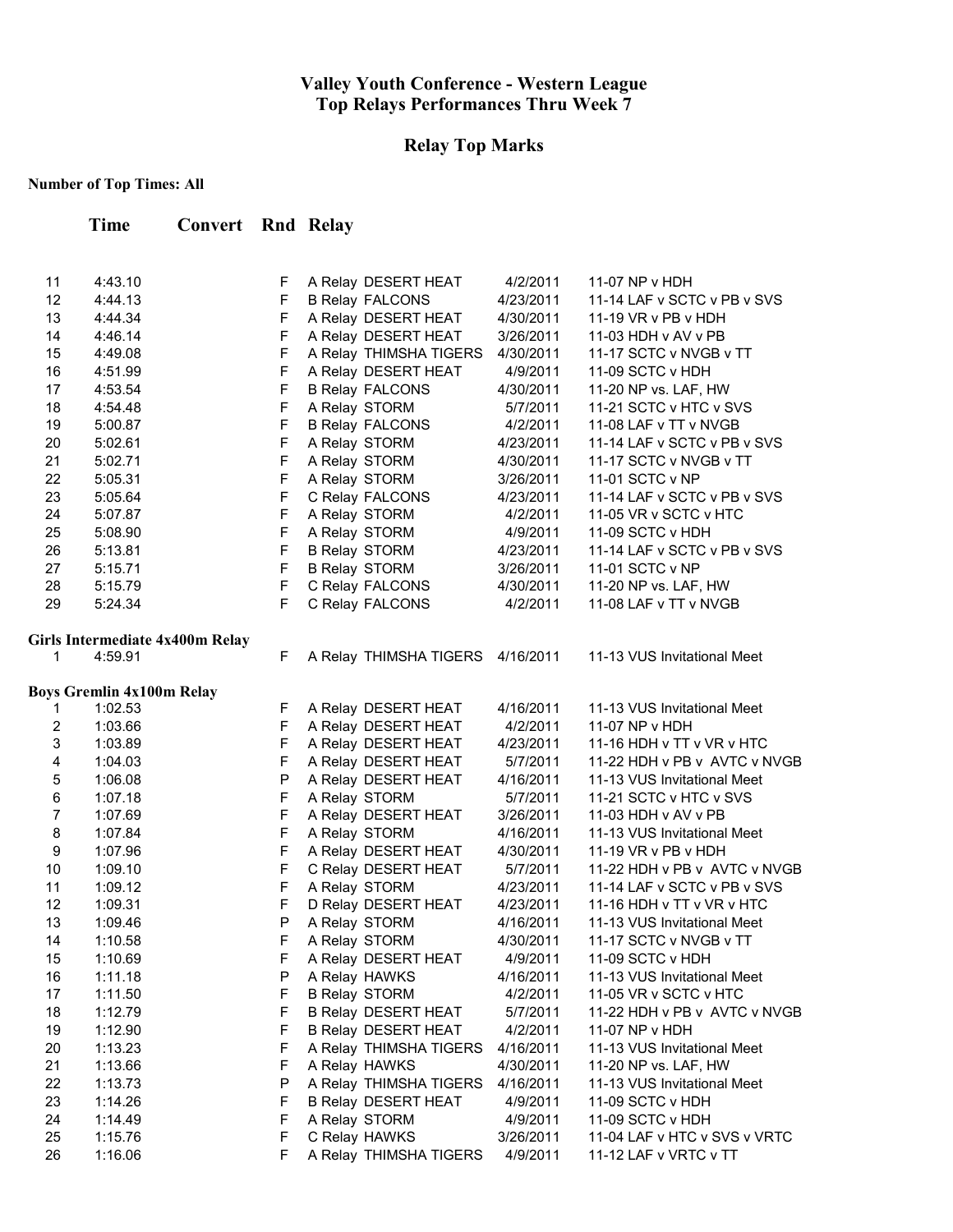## **Relay Top Marks**

|                  | <b>Time</b>                     | <b>Convert</b> Rnd Relay |                            |                                       |                        |                                                 |
|------------------|---------------------------------|--------------------------|----------------------------|---------------------------------------|------------------------|-------------------------------------------------|
| 27               | 1:16.08                         |                          | F                          | <b>B Relay THIMSHA TIGERS</b>         | 4/2/2011               | 11-08 LAF v TT v NVGB                           |
| 28               | 1:16.11                         |                          | F                          | A Relay HAWKS                         | 4/9/2011               | 11-10 NVGB v HTC v SVS                          |
| 29               | 1:16.19                         |                          | F                          | B Relay DESERT HEAT                   | 4/23/2011              | 11-16 HDH v TT v VR v HTC                       |
| 30               | 1:16.39                         |                          | F                          | C Relay DESERT HEAT                   | 4/9/2011               | 11-09 SCTC v HDH                                |
| 31               | 1:16.42                         |                          | F                          | A Relay THIMSHA TIGERS                | 5/7/2011               | 11-24 NP v TT                                   |
| 32               | 1:17.35                         |                          | $\mathsf F$                | A Relay THIMSHA TIGERS                | 4/30/2011              | 11-17 SCTC v NVGB v TT                          |
| 33               | 1:17.86                         |                          | $\mathsf F$                | A Relay STORM                         | 3/26/2011              | 11-01 SCTC v NP                                 |
| 34               | 1:19.47                         |                          | F                          | A Relay FALCONS                       | 4/30/2011              | 11-20 NP vs. LAF, HW                            |
| 35               | 1:20.89                         |                          | $\mathsf F$                | A Relay THIMSHA TIGERS                | 4/2/2011               | 11-08 LAF v TT v NVGB                           |
| 36               | 1:22.33                         |                          | F                          | D Relay STORM                         | 3/26/2011              | 11-01 SCTC v NP                                 |
| 37               | 1:23.25                         |                          | F                          | <b>B Relay HAWKS</b>                  | 3/26/2011              | 11-04 LAF v HTC v SVS v VRTC                    |
| 38               | 1:23.30                         |                          | $\mathsf F$                | <b>B Relay HAWKS</b>                  | 4/2/2011               | 11-05 VR v SCTC v HTC                           |
| 39               | 1:23.36                         |                          | $\mathsf F$                | <b>B Relay HAWKS</b>                  | 4/30/2011              | 11-20 NP vs. LAF, HW                            |
| 40               | 1:23.56                         |                          | $\mathsf F$                | <b>B Relay HAWKS</b>                  | 5/7/2011               | 11-21 SCTC v HTC v SVS                          |
| 41               | 1:23.64                         |                          | $\mathsf F$                | A Relay FALCONS                       | 5/7/2011               | 11-23 VR v LAF                                  |
| 42               | 1:24.02                         |                          | $\mathsf F$                | <b>B Relay STORM</b>                  | 4/23/2011              | 11-14 LAF v SCTC v PB v SVS                     |
| 43               | 1:24.46                         |                          | $\mathsf F$                | <b>B Relay HAWKS</b>                  | 4/23/2011              | 11-16 HDH v TT v VR v HTC                       |
| 44               | 1:25.19                         |                          | P                          | A Relay FALCONS                       | 4/16/2011              | 11-13 VUS Invitational Meet                     |
| 45               | 1:26.03                         |                          | $\mathsf F$                | A Relay HAWKS                         | 3/26/2011              | 11-04 LAF v HTC v SVS v VRTC                    |
| 46               | 1:26.20                         |                          | $\mathsf F$                | <b>B Relay STORM</b>                  | 4/30/2011              | 11-17 SCTC v NVGB v TT                          |
| 47               | 1:27.43                         |                          | $\mathsf F$                | C Relay HAWKS                         | 4/30/2011              | 11-20 NP vs. LAF, HW                            |
| 48               | 1:27.74                         |                          | $\mathsf F$                | A Relay FALCONS                       | 4/23/2011              | 11-14 LAF v SCTC v PB v SVS                     |
| 49               | 1:28.35                         |                          | $\mathsf F$                | <b>B Relay STORM</b>                  | 3/26/2011              | 11-01 SCTC v NP                                 |
| 50<br>51         | 1:28.74                         |                          | $\mathsf F$<br>$\mathsf F$ | <b>B Relay STORM</b>                  | 4/9/2011               | 11-09 SCTC v HDH                                |
| 52               | 1:28.75<br>1:29.18              |                          | $\mathsf F$                | A Relay STORM<br><b>B Relay STORM</b> | 4/2/2011<br>5/7/2011   | 11-05 VR v SCTC v HTC<br>11-21 SCTC v HTC v SVS |
| 53               | 1:30.13                         |                          | $\mathsf F$                |                                       | 4/9/2011               | 11-10 NVGB v HTC v SVS                          |
| 54               | 1:30.55                         |                          | F                          | C Relay HAWKS<br>A Relay FALCONS      | 4/2/2011               | 11-08 LAF v TT v NVGB                           |
| 55               | 1:31.59                         |                          | F                          | C Relay DESERT HEAT                   | 4/23/2011              | 11-16 HDH v TT v VR v HTC                       |
| 56*              | 1:33.50                         |                          | $\mathsf F$                | C Relay STORM                         | 4/23/2011              | 11-14 LAF v SCTC v PB v SVS                     |
| 56 *             | 1:33.50                         |                          | P                          | B Relay DESERT HEAT                   | 4/16/2011              | 11-13 VUS Invitational Meet                     |
| 58               | 1:35.25                         |                          | $\mathsf F$                | <b>B Relay HAWKS</b>                  | 4/9/2011               | 11-10 NVGB v HTC v SVS                          |
| 59               | 1:35.65                         |                          | $\mathsf F$                | C Relay STORM                         | 4/2/2011               | 11-05 VR v SCTC v HTC                           |
| 60               | 1:35.98                         |                          | F                          | C Relay STORM                         | 3/26/2011              | 11-01 SCTC v NP                                 |
| 61               | 1:36.42                         |                          | F                          | D Relay DESERT HEAT                   | 5/7/2011               | 11-22 HDH v PB v AVTC v NVGB                    |
| 62               | 1:38.19                         |                          | F                          | C Relay STORM                         | 4/30/2011              | 11-17 SCTC v NVGB v TT                          |
|                  | <b>Boys Bantam 4x100m Relay</b> |                          |                            |                                       |                        |                                                 |
| 1                | 58.65                           |                          | F                          | A Relay DESERT HEAT                   | 4/2/2011               | 11-07 NP v HDH                                  |
| $\boldsymbol{2}$ | 1:00.05                         |                          | F                          | A Relay DESERT HEAT                   | 4/23/2011              | 11-16 HDH v TT v VR v HTC                       |
| 3                | 1:00.34                         |                          | F                          | A Relay STORM                         | 4/23/2011              | 11-14 LAF v SCTC v PB v SVS                     |
| 4                | 1:00.61                         |                          | F                          | A Relay DESERT HEAT                   | 5/7/2011               | 11-22 HDH v PB v AVTC v NVGB                    |
| 5                | 1:00.62                         |                          | F                          | A Relay STORM                         | 5/7/2011               | 11-21 SCTC v HTC v SVS                          |
| 6                | 1:00.71                         |                          | F                          | A Relay STORM                         | 4/16/2011              | 11-13 VUS Invitational Meet                     |
| $\boldsymbol{7}$ | 1:00.80                         |                          | P                          | A Relay STORM                         | 4/16/2011              | 11-13 VUS Invitational Meet                     |
| 8                | 1:01.39                         |                          | $\mathsf F$<br>F           | A Relay STORM                         | 3/26/2011              | 11-01 SCTC v NP                                 |
| 9<br>10          | 1:01.91<br>1:02.59              |                          | F                          | A Relay DESERT HEAT<br>A Relay STORM  | 3/26/2011              | 11-03 HDH v AV v PB<br>11-17 SCTC v NVGB v TT   |
| 11               | 1:03.08                         |                          | F                          | A Relay DESERT HEAT                   | 4/30/2011<br>4/30/2011 | 11-19 VR v PB v HDH                             |
| 12               | 1:03.65                         |                          | F                          | A Relay STORM                         | 4/2/2011               | 11-05 VR v SCTC v HTC                           |
|                  |                                 |                          |                            |                                       |                        |                                                 |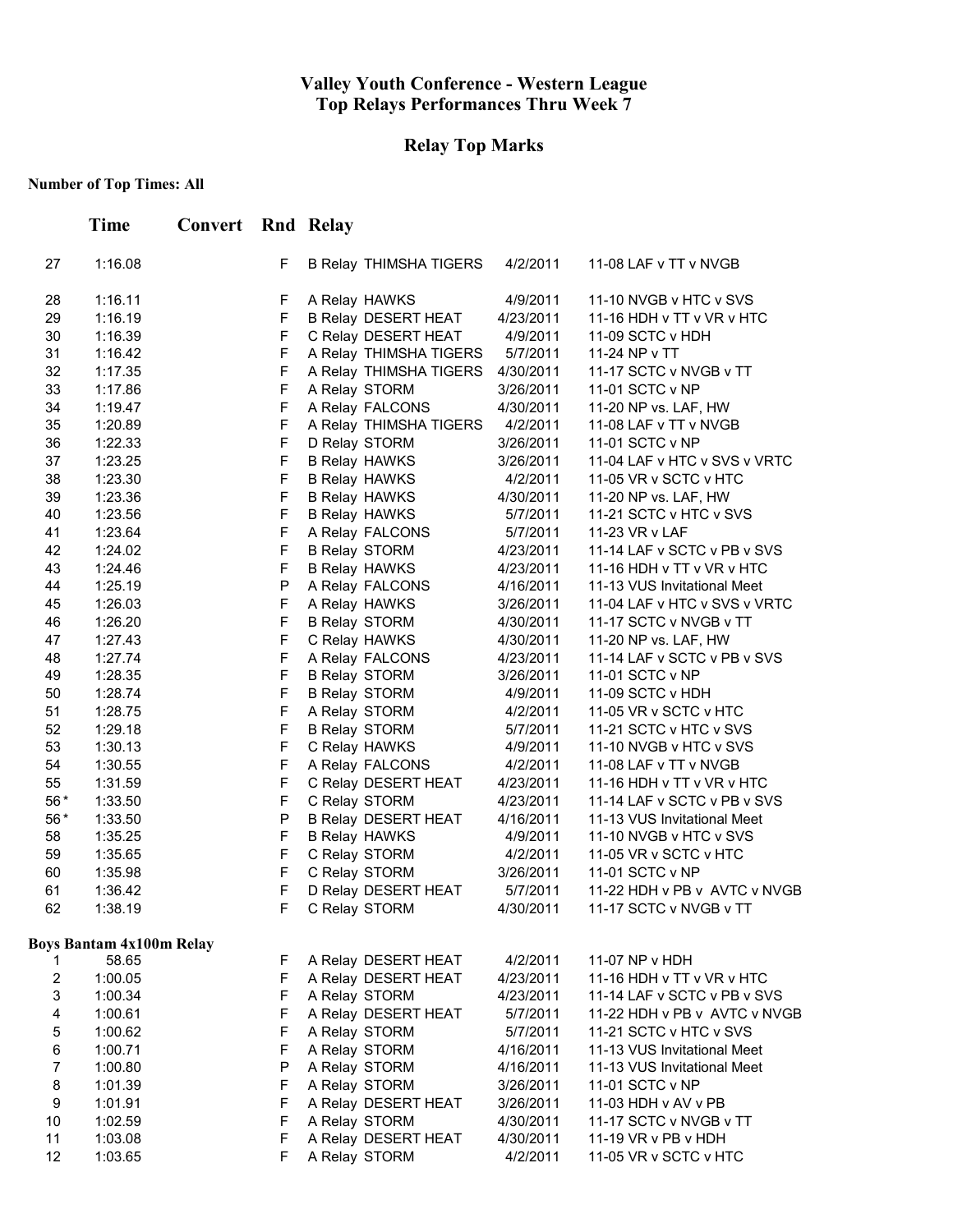# **Relay Top Marks**

|                           | Time                            | <b>Convert</b> Rnd Relay |        |                                                  |                        |                                                            |
|---------------------------|---------------------------------|--------------------------|--------|--------------------------------------------------|------------------------|------------------------------------------------------------|
| 13                        | 1:04.29                         |                          | F      | A Relay DESERT HEAT                              | 4/9/2011               | 11-09 SCTC v HDH                                           |
| 14                        | 1:05.55                         |                          | F      | <b>B Relay DESERT HEAT</b>                       | 5/7/2011               | 11-22 HDH v PB v AVTC v NVGB                               |
| 15                        | 1:05.80                         |                          | F      | A Relay STORM                                    | 4/9/2011               | 11-09 SCTC v HDH                                           |
| 16                        | 1:08.13                         |                          | F      | A Relay HAWKS                                    | 4/23/2011              | 11-16 HDH v TT v VR v HTC                                  |
| 17                        | 1:08.23                         |                          | P      | A Relay FALCONS                                  | 4/16/2011              | 11-13 VUS Invitational Meet                                |
| 18                        | 1:08.36                         |                          | F      | A Relay FALCONS                                  | 5/7/2011               | 11-23 VR v LAF                                             |
| 19                        | 1:08.45                         |                          | P      | A Relay HAWKS                                    | 4/16/2011              | 11-13 VUS Invitational Meet                                |
| 20                        | 1:08.73                         |                          | F      | <b>B Relay STORM</b>                             | 3/26/2011              | 11-01 SCTC v NP                                            |
| 21                        | 1:08.88                         |                          | F      | A Relay FALCONS                                  | 4/23/2011              | 11-14 LAF v SCTC v PB v SVS                                |
| 22                        | 1:09.32                         |                          | F      | <b>B Relay STORM</b>                             | 5/7/2011               | 11-21 SCTC v HTC v SVS                                     |
| 23                        | 1:09.56                         |                          | F      | A Relay FALCONS                                  | 4/2/2011               | 11-08 LAF v TT v NVGB                                      |
| 24                        | 1:10.80                         |                          | F      | A Relay HAWKS                                    | 4/9/2011               | 11-10 NVGB v HTC v SVS                                     |
| 25                        | 1:10.86                         |                          | F      | A Relay HAWKS                                    | 3/26/2011              | 11-04 LAF v HTC v SVS v VRTC                               |
| 26                        | 1:11.35                         |                          | F      | <b>B Relay STORM</b>                             | 4/23/2011              | 11-14 LAF v SCTC v PB v SVS                                |
| 27                        | 1:11.54                         |                          | F      | <b>B Relay FALCONS</b>                           | 4/2/2011               | 11-08 LAF v TT v NVGB                                      |
| 28                        | 1:11.73                         |                          | F      | A Relay FALCONS                                  | 4/9/2011               | 11-12 LAF v VRTC v TT                                      |
| 29                        | 1:12.37                         |                          | F      | A Relay FALCONS                                  | 4/16/2011              | 11-13 VUS Invitational Meet                                |
| 30                        | 1:13.22                         |                          | F      | <b>B Relay HAWKS</b>                             | 4/2/2011               | 11-05 VR v SCTC v HTC                                      |
| 31                        | 1:13.57                         |                          | F      | <b>B Relay STORM</b>                             | 4/2/2011               | 11-05 VR v SCTC v HTC                                      |
| 32                        | 1:13.80                         |                          | F      | <b>B Relay HAWKS</b>                             | 3/26/2011              | 11-04 LAF v HTC v SVS v VRTC                               |
| 33                        | 1:14.18                         |                          | F      | C Relay STORM                                    | 4/2/2011               | 11-05 VR v SCTC v HTC                                      |
| 34                        | 1:14.32                         |                          | P      | <b>B Relay FALCONS</b>                           | 4/16/2011              | 11-13 VUS Invitational Meet                                |
| 35                        | 1:14.50                         |                          | F      | <b>B Relay STORM</b>                             | 4/30/2011              | 11-17 SCTC v NVGB v TT                                     |
| 36                        | 1:15.45                         |                          | F      | A Relay HAWKS                                    | 4/2/2011               | 11-05 VR v SCTC v HTC                                      |
| 37                        | 1:15.70                         |                          | F<br>F | C Relay STORM                                    | 3/26/2011              | 11-01 SCTC v NP                                            |
| 38                        | 1:15.96                         |                          | F      | <b>B Relay FALCONS</b>                           | 4/9/2011               | 11-12 LAF v VRTC v TT                                      |
| 39<br>40                  | 1:16.82                         |                          | F      | <b>B Relay STORM</b>                             | 4/9/2011               | 11-09 SCTC v HDH                                           |
| 41                        | 1:17.89<br>1:21.56              |                          | F      | C Relay STORM                                    | 4/23/2011<br>4/23/2011 | 11-14 LAF v SCTC v PB v SVS<br>11-14 LAF v SCTC v PB v SVS |
| 42                        | 1:21.83                         |                          | F      | <b>B Relay FALCONS</b><br><b>B Relay FALCONS</b> | 5/7/2011               | 11-23 VR v LAF                                             |
| 43                        | 1:22.54                         |                          | F      | E Relay STORM                                    | 3/26/2011              | 11-01 SCTC v NP                                            |
| 44                        | 1:23.40                         |                          | F      | C Relay STORM                                    | 5/7/2011               | 11-21 SCTC v HTC v SVS                                     |
| 45                        | 1:24.92                         |                          | F      | C Relay STORM                                    | 4/30/2011              | 11-17 SCTC v NVGB v TT                                     |
| 46                        | 1:25.04                         |                          | P      | <b>B Relay STORM</b>                             | 4/16/2011              | 11-13 VUS Invitational Meet                                |
| 47                        | 1:28.21                         |                          | F      | D Relay STORM                                    | 4/2/2011               | 11-05 VR v SCTC v HTC                                      |
| 48                        | 1:29.35                         |                          | F.     | C Relay STORM                                    | 4/9/2011               | 11-09 SCTC v HDH                                           |
|                           | <b>Boys Bantam 4x400m Relay</b> |                          |        |                                                  |                        |                                                            |
| 1                         | 5:09.43                         |                          | F      | A Relay DESERT HEAT                              | 4/2/2011               | 11-07 NP v HDH                                             |
| $\boldsymbol{2}$          | 5:11.05                         |                          | F      | A Relay STORM                                    | 5/7/2011               | 11-21 SCTC v HTC v SVS                                     |
| $\ensuremath{\mathsf{3}}$ | 5:15.44                         |                          | F      | A Relay DESERT HEAT                              | 4/9/2011               | 11-09 SCTC v HDH                                           |
| 4                         | 5:29.69                         |                          | F      | A Relay DESERT HEAT                              | 3/26/2011              | 11-03 HDH v AV v PB                                        |
| 5                         | 5:36.07                         |                          | F      | A Relay DESERT HEAT                              | 4/23/2011              | 11-16 HDH v TT v VR v HTC                                  |
| 6                         | 5:44.81                         |                          | F      | A Relay FALCONS                                  | 4/16/2011              | 11-13 VUS Invitational Meet                                |
| $\boldsymbol{7}$          | 5:49.23                         |                          | F      | A Relay STORM                                    | 4/16/2011              | 11-13 VUS Invitational Meet                                |
| 8                         | 5:55.49                         |                          | F      | A Relay STORM                                    | 4/30/2011              | 11-17 SCTC v NVGB v TT                                     |
| 9                         | 6:06.68                         |                          | F      | A Relay FALCONS                                  | 5/7/2011               | 11-23 VR v LAF                                             |
| 10                        | 6:08.29                         |                          | F      | A Relay FALCONS                                  | 4/23/2011              | 11-14 LAF v SCTC v PB v SVS                                |
| 11                        | 6:10.89                         |                          | F      | <b>B Relay STORM</b>                             | 5/7/2011               | 11-21 SCTC v HTC v SVS                                     |
| 12                        | 6:18.70                         |                          | F      | A Relay FALCONS                                  | 4/2/2011               | 11-08 LAF v TT v NVGB                                      |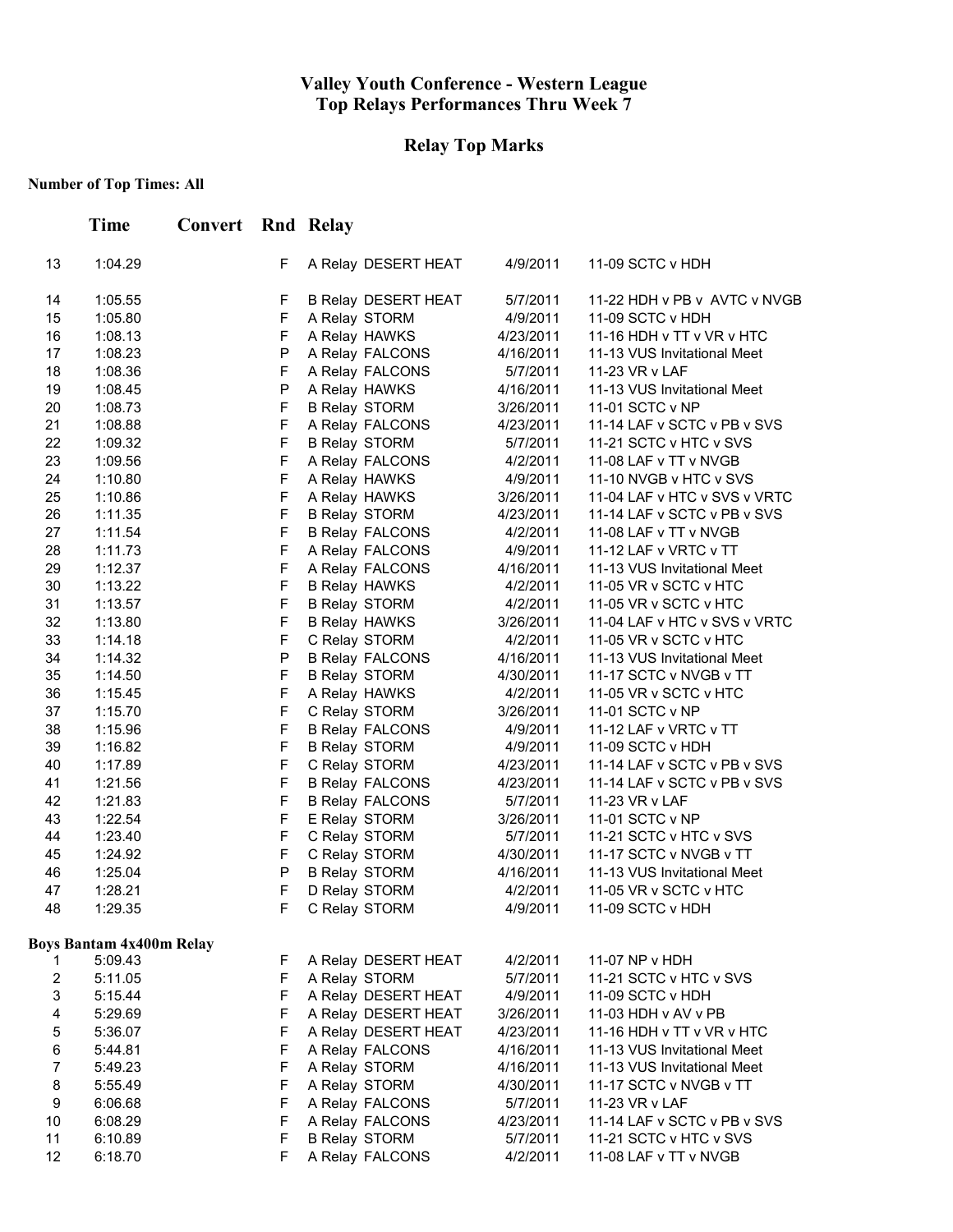# **Relay Top Marks**

|                | <b>Time</b>                     | <b>Convert</b> Rnd Relay |             |                                                          |                       |                                                             |
|----------------|---------------------------------|--------------------------|-------------|----------------------------------------------------------|-----------------------|-------------------------------------------------------------|
| 13             | 6:33.21                         |                          | F           | <b>B Relay FALCONS</b>                                   | 4/16/2011             | 11-13 VUS Invitational Meet                                 |
| 14             | 6:35.91                         |                          | F           | A Relay STORM                                            | 4/9/2011              | 11-09 SCTC v HDH                                            |
|                | <b>Boys Midget 4x100m Relay</b> |                          |             |                                                          |                       |                                                             |
| 1              | 51.86                           |                          | F           | A Relay DESERT HEAT                                      | 4/16/2011             | 11-13 VUS Invitational Meet                                 |
| $\overline{2}$ | 52.86                           |                          | P           | A Relay DESERT HEAT                                      | 4/16/2011             | 11-13 VUS Invitational Meet                                 |
| 3              | 53.08                           |                          | F           | A Relay DESERT HEAT                                      | 5/7/2011              | 11-22 HDH v PB v AVTC v NVGB                                |
| 4              | 53.65                           |                          | F           | A Relay DESERT HEAT                                      | 4/23/2011             | 11-16 HDH v TT v VR v HTC                                   |
| $\,$ 5 $\,$    | 53.91                           |                          | F           | A Relay DESERT HEAT                                      | 4/9/2011              | 11-09 SCTC v HDH                                            |
| $\,6$          | 53.92                           |                          | F           | A Relay DESERT HEAT                                      | 4/2/2011              | 11-07 NP v HDH                                              |
| $\overline{7}$ | 55.08                           |                          | F           | A Relay DESERT HEAT                                      | 4/30/2011             | 11-19 VR v PB v HDH                                         |
| 8              | 55.09                           |                          | F           | C Relay DESERT HEAT                                      | 5/7/2011              | 11-22 HDH v PB v AVTC v NVGB                                |
| 9              | 55.22                           |                          | F           | A Relay HAWKS                                            | 4/30/2011             | 11-20 NP vs. LAF, HW                                        |
| 10             | 55.33                           |                          | ${\sf P}$   | A Relay HAWKS                                            | 4/16/2011             | 11-13 VUS Invitational Meet                                 |
| 11             | 55.38                           |                          | F           | A Relay HAWKS                                            | 4/16/2011             | 11-13 VUS Invitational Meet                                 |
| 12             | 55.39                           |                          | F           | A Relay DESERT HEAT                                      | 3/26/2011             | 11-03 HDH v AV v PB                                         |
| 13             | 55.40                           |                          | P           | C Relay DESERT HEAT                                      | 4/16/2011             | 11-13 VUS Invitational Meet                                 |
| 14             | 55.49                           |                          | F           | C Relay DESERT HEAT                                      | 4/16/2011             | 11-13 VUS Invitational Meet                                 |
| 15             | 55.55                           |                          | F           | D Relay DESERT HEAT                                      | 5/7/2011              | 11-22 HDH v PB v AVTC v NVGB                                |
| 16             | 55.78                           |                          | $\mathsf F$ | A Relay HAWKS                                            | 4/23/2011             | 11-16 HDH v TT v VR v HTC                                   |
| 17             | 55.98                           |                          | F<br>F      | C Relay DESERT HEAT                                      | 4/23/2011             | 11-16 HDH v TT v VR v HTC                                   |
| 18             | 56.02                           |                          | F           | <b>B Relay DESERT HEAT</b>                               | 4/16/2011             | 11-13 VUS Invitational Meet                                 |
| 19             | 56.06                           |                          | $\sf P$     | D Relay DESERT HEAT                                      | 4/23/2011             | 11-16 HDH v TT v VR v HTC                                   |
| 20<br>21       | 56.08<br>56.09                  |                          | F           | <b>B Relay DESERT HEAT</b><br><b>B Relay DESERT HEAT</b> | 4/16/2011<br>5/7/2011 | 11-13 VUS Invitational Meet<br>11-22 HDH v PB v AVTC v NVGB |
| 22             | 56.15                           |                          | $\sf P$     | A Relay THIMSHA TIGERS                                   | 4/16/2011             | 11-13 VUS Invitational Meet                                 |
| 23             | 56.20                           |                          | F           | A Relay HAWKS                                            | 4/2/2011              | 11-05 VR v SCTC v HTC                                       |
| 24             | 56.41                           |                          | F           | C Relay DESERT HEAT                                      | 4/2/2011              | 11-07 NP v HDH                                              |
| 25             | 56.45                           |                          | F           | A Relay STORM                                            | 5/7/2011              | 11-21 SCTC v HTC v SVS                                      |
| 26             | 56.46                           |                          | F           | A Relay THIMSHA TIGERS                                   | 4/16/2011             | 11-13 VUS Invitational Meet                                 |
| 27             | 56.52                           |                          | F           | <b>B Relay DESERT HEAT</b>                               | 3/26/2011             | 11-03 HDH v AV v PB                                         |
| 28             | 56.73                           |                          | F           | B Relay DESERT HEAT                                      | 4/9/2011              | 11-09 SCTC v HDH                                            |
| 29             | 56.81                           |                          | F           | <b>B Relay DESERT HEAT</b>                               | 4/2/2011              | 11-07 NP v HDH                                              |
| 30             | 56.99                           |                          | F           | A Relay STORM                                            | 4/23/2011             | 11-14 LAF v SCTC v PB v SVS                                 |
| 31             | 57.13                           |                          | F           | A Relay HAWKS                                            | 5/7/2011              | 11-21 SCTC v HTC v SVS                                      |
| 32             | 57.22                           |                          | F.          | A Relay STORM                                            | 4/30/2011             | 11-17 SCTC v NVGB v TT                                      |
| 33             | 57.28                           |                          | F           | A Relay THIMSHA TIGERS                                   | 5/7/2011              | 11-24 NP v TT                                               |
| 34             | 57.36                           |                          | F           | A Relay THIMSHA TIGERS                                   | 4/30/2011             | 11-17 SCTC v NVGB v TT                                      |
| 35             | 57.37                           |                          | F           | <b>B Relay DESERT HEAT</b>                               | 4/30/2011             | 11-19 VR v PB v HDH                                         |
| 36             | 57.49                           |                          | F           | <b>B Relay DESERT HEAT</b>                               | 4/23/2011             | 11-16 HDH v TT v VR v HTC                                   |
| 37             | 57.54                           |                          | Ρ           | A Relay STORM                                            | 4/16/2011             | 11-13 VUS Invitational Meet                                 |
| $38*$          | 58.11                           |                          | F           | <b>B Relay HAWKS</b>                                     | 3/26/2011             | 11-04 LAF v HTC v SVS v VRTC                                |
| $38*$          | 58.11                           |                          | P           | D Relay DESERT HEAT                                      | 4/16/2011             | 11-13 VUS Invitational Meet                                 |
| 40             | 58.15                           |                          | F           | A Relay STORM                                            | 4/9/2011              | 11-09 SCTC v HDH                                            |
| 41             | 58.32                           |                          | F           | A Relay STORM                                            | 3/26/2011             | 11-01 SCTC v NP                                             |
| 42             | 59.09                           |                          | F           | <b>B Relay STORM</b>                                     | 4/23/2011             | 11-14 LAF v SCTC v PB v SVS                                 |
| 43             | 59.32                           |                          | F           | A Relay STORM                                            | 4/2/2011              | 11-05 VR v SCTC v HTC                                       |
| 44             | 59.95                           |                          | F           | <b>B Relay STORM</b>                                     | 5/7/2011              | 11-21 SCTC v HTC v SVS                                      |
| 45             | 1:00.09                         |                          | F           | A Relay HAWKS                                            | 4/9/2011              | 11-10 NVGB v HTC v SVS                                      |
| 46             | 1:01.01                         |                          | F           | <b>B Relay STORM</b>                                     | 3/26/2011             | 11-01 SCTC v NP                                             |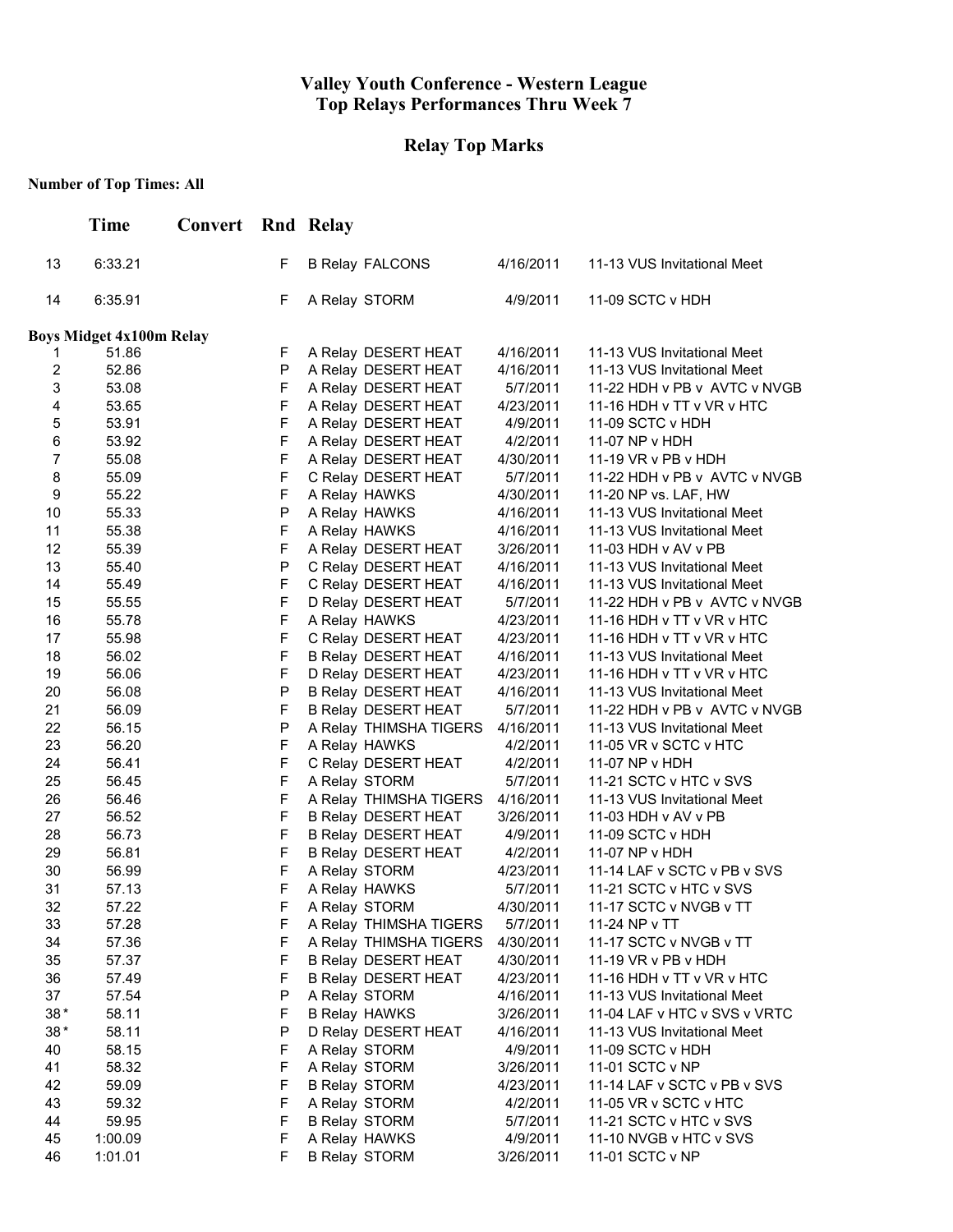# **Relay Top Marks**

|                | <b>Time</b>                     | Convert |             | Rnd Relay |                            |           |                              |
|----------------|---------------------------------|---------|-------------|-----------|----------------------------|-----------|------------------------------|
| 47             | 1:01.15                         |         | F           |           | C Relay STORM              | 3/26/2011 | 11-01 SCTC v NP              |
| 48             | 1:01.52                         |         | F           |           | C Relay STORM              | 4/2/2011  | 11-05 VR v SCTC v HTC        |
| 49             | 1:01.55                         |         | F           |           | <b>B Relay STORM</b>       | 4/9/2011  | 11-09 SCTC v HDH             |
| 50             | 1:01.62                         |         | F           |           | C Relay STORM              | 5/7/2011  | 11-21 SCTC v HTC v SVS       |
| 51             | 1:01.68                         |         | F           |           | C Relay STORM              | 4/23/2011 | 11-14 LAF v SCTC v PB v SVS  |
| 52             | 1:02.08                         |         | F           |           | <b>B Relay STORM</b>       | 4/2/2011  | 11-05 VR v SCTC v HTC        |
| 53             | 1:02.09                         |         | F           |           | <b>B Relay FALCONS</b>     | 4/2/2011  | 11-08 LAF v TT v NVGB        |
| 54             | 1:02.87                         |         | $\mathsf P$ |           | <b>B Relay STORM</b>       | 4/16/2011 | 11-13 VUS Invitational Meet  |
| 55             | 1:02.96                         |         | F           |           | D Relay STORM              | 4/23/2011 | 11-14 LAF v SCTC v PB v SVS  |
| 56             | 1:03.39                         |         | F           |           | A Relay FALCONS            | 4/23/2011 | 11-14 LAF v SCTC v PB v SVS  |
| 57             | 1:03.83                         |         | F           |           | C Relay STORM              | 4/9/2011  | 11-09 SCTC v HDH             |
| 58             | 1:03.89                         |         | F           |           | A Relay FALCONS            | 5/7/2011  | 11-23 VR v LAF               |
| 59             | 1:04.38                         |         | F           |           | A Relay HAWKS              | 3/26/2011 | 11-04 LAF v HTC v SVS v VRTC |
| 60             | 1:04.43                         |         | F           |           | D Relay STORM              | 4/9/2011  | 11-09 SCTC v HDH             |
| 61             | 1:04.66                         |         | F           |           | A Relay FALCONS            | 4/30/2011 | 11-20 NP vs. LAF, HW         |
| 62             | 1:04.95                         |         | F           |           | D Relay STORM              | 3/26/2011 | 11-01 SCTC v NP              |
| 63             | 1:05.01                         |         | F           |           | A Relay FALCONS            | 4/9/2011  | 11-12 LAF v VRTC v TT        |
| 64             | 1:05.78                         |         | F           |           | <b>B Relay HAWKS</b>       | 4/2/2011  | 11-05 VR v SCTC v HTC        |
| 65             | 1:05.83                         |         | F           |           | <b>B Relay STORM</b>       | 4/30/2011 | 11-17 SCTC v NVGB v TT       |
| 66             | 1:05.88                         |         | F           |           | D Relay STORM              | 4/30/2011 | 11-17 SCTC v NVGB v TT       |
| 67             | 1:06.48                         |         | F           |           | <b>B Relay HAWKS</b>       | 4/9/2011  | 11-10 NVGB v HTC v SVS       |
| 68             | 1:06.56                         |         | F           |           | D Relay STORM              | 5/7/2011  | 11-21 SCTC v HTC v SVS       |
| 69             | 1:06.64                         |         | F           |           | C Relay STORM              | 4/30/2011 | 11-17 SCTC v NVGB v TT       |
| 70             | 1:07.22                         |         | F           |           | E Relay STORM              | 5/7/2011  | 11-21 SCTC v HTC v SVS       |
| 71             | 1:07.38                         |         | F           |           | E Relay STORM              | 4/30/2011 | 11-17 SCTC v NVGB v TT       |
| 72             | 1:08.08                         |         | F           |           | E Relay STORM              | 3/26/2011 | 11-01 SCTC v NP              |
| 73             | 1:08.10                         |         | F           |           | E Relay STORM              | 4/2/2011  | 11-05 VR v SCTC v HTC        |
| 74             | 1:08.31                         |         | F           |           | D Relay STORM              | 4/2/2011  | 11-05 VR v SCTC v HTC        |
| 75             | 1:09.34                         |         | F           |           | A Relay FALCONS            | 4/2/2011  | 11-08 LAF v TT v NVGB        |
| 76             | 1:09.69                         |         | P           |           | A Relay FALCONS            | 4/16/2011 | 11-13 VUS Invitational Meet  |
| 77             | 1:12.32                         |         | F           |           | E Relay STORM              | 4/9/2011  | 11-09 SCTC v HDH             |
|                | <b>Boys Midget 4x400m Relay</b> |         |             |           |                            |           |                              |
| 1              | 4:42.15                         |         | F           |           | A Relay HAWKS              | 4/30/2011 | 11-20 NP vs. LAF, HW         |
| 2              | 4:43.31                         |         | F           |           | A Relay FALCONS            | 5/7/2011  | 11-23 VR v LAF               |
| 3              | 4:43.88                         |         | F           |           | A Relay THIMSHA TIGERS     | 4/2/2011  | 11-08 LAF v TT v NVGB        |
| 4              | 4:45.66                         |         | F           |           | A Relay FALCONS            | 4/30/2011 | 11-20 NP vs. LAF, HW         |
| 5              | 4:46.40                         |         | F           |           | A Relay HAWKS              | 4/16/2011 | 11-13 VUS Invitational Meet  |
| 6              | 4:47.90                         |         | F           |           | A Relay THIMSHA TIGERS     | 4/30/2011 | 11-17 SCTC v NVGB v TT       |
| $\overline{7}$ | 4:47.98                         |         | F           |           | A Relay FALCONS            | 4/16/2011 | 11-13 VUS Invitational Meet  |
| 8              | 4:50.99                         |         | F           |           | A Relay FALCONS            | 4/23/2011 | 11-14 LAF v SCTC v PB v SVS  |
| 9              | 4:53.03                         |         | F           |           | A Relay DESERT HEAT        | 3/26/2011 | 11-03 HDH v AV v PB          |
| 10             | 4:53.19                         |         | F           |           | A Relay HAWKS              | 4/2/2011  | 11-05 VR v SCTC v HTC        |
| 11             | 4:54.14                         |         | F           |           | A Relay HAWKS              | 3/26/2011 | 11-04 LAF v HTC v SVS v VRTC |
| 12             | 4:56.07                         |         | F           |           | A Relay FALCONS            | 4/2/2011  | 11-08 LAF v TT v NVGB        |
| 13             | 5:11.03                         |         | F           |           | A Relay DESERT HEAT        | 4/23/2011 | 11-16 HDH v TT v VR v HTC    |
| 14             | 5:14.68                         |         | F           |           | A Relay HAWKS              | 5/7/2011  | 11-21 SCTC v HTC v SVS       |
| 15             | 5:17.46                         |         | F           |           | <b>B Relay DESERT HEAT</b> | 3/26/2011 | 11-03 HDH v AV v PB          |
| 16             | 5:26.62                         |         | F           |           | <b>B Relay HAWKS</b>       | 4/2/2011  | 11-05 VR v SCTC v HTC        |
| 17             | 5:27.51                         |         | F           |           | <b>B Relay FALCONS</b>     | 5/7/2011  | 11-23 VR v LAF               |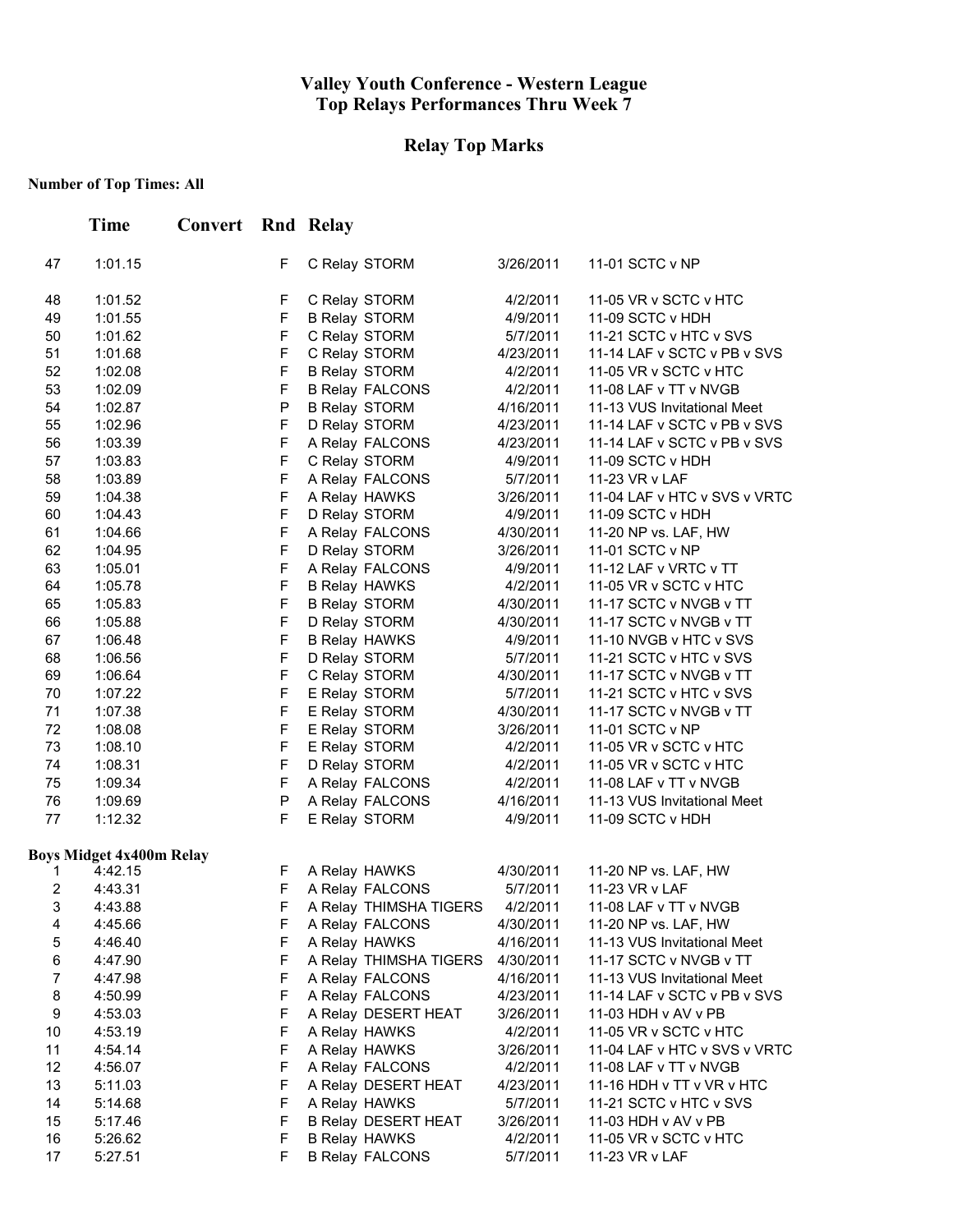# **Relay Top Marks**

|                | <b>Time</b>                    | <b>Convert</b> Rnd Relay |        |                                        |                       |                                                 |
|----------------|--------------------------------|--------------------------|--------|----------------------------------------|-----------------------|-------------------------------------------------|
| 18             | 5:29.45                        |                          | F      | <b>B Relay FALCONS</b>                 | 4/23/2011             | 11-14 LAF v SCTC v PB v SVS                     |
| 19             | 5:30.22                        |                          | F      | A Relay STORM                          | 3/26/2011             | 11-01 SCTC v NP                                 |
| 20             | 5:35.06                        |                          | F      | A Relay STORM                          | 4/9/2011              | 11-09 SCTC v HDH                                |
| 21             | 5:43.45                        |                          | F      | <b>B Relay FALCONS</b>                 | 4/2/2011              | 11-08 LAF v TT v NVGB                           |
| 22             | 6:42.01                        |                          | F      | A Relay HAWKS                          | 4/9/2011              | 11-10 NVGB v HTC v SVS                          |
|                | <b>Boys Youth 4x100m Relay</b> |                          |        |                                        |                       |                                                 |
| 1              | 47.95                          |                          | P      | A Relay THIMSHA TIGERS 4/16/2011       |                       | 11-13 VUS Invitational Meet                     |
| $\overline{c}$ | 48.25                          |                          | F      | A Relay THIMSHA TIGERS                 | 4/9/2011              | 11-12 LAF v VRTC v TT                           |
| 3              | 49.24                          |                          | F      | C Relay THIMSHA TIGERS                 | 4/2/2011              | 11-08 LAF v TT v NVGB                           |
| 4              | 49.57                          |                          | F      | A Relay STORM                          | 5/7/2011              | 11-21 SCTC v HTC v SVS                          |
| 5              | 49.60                          |                          | F      | A Relay STORM                          | 4/23/2011             | 11-14 LAF v SCTC v PB v SVS                     |
| 6              | 50.24                          |                          | F      | A Relay THIMSHA TIGERS 4/30/2011       |                       | 11-17 SCTC v NVGB v TT                          |
| $\overline{7}$ | 50.36                          |                          | F      | A Relay DESERT HEAT                    | 4/23/2011             | 11-16 HDH v TT v VR v HTC                       |
| 8              | 50.37                          |                          | F      | <b>B Relay STORM</b>                   | 4/9/2011              | 11-09 SCTC v HDH                                |
| 9              | 50.61                          |                          | F      | A Relay HAWKS                          | 5/7/2011              | 11-21 SCTC v HTC v SVS                          |
| 10             | 50.78                          |                          | F      | B Relay THIMSHA TIGERS 4/16/2011       |                       | 11-13 VUS Invitational Meet                     |
| 11<br>$12*$    | 50.98                          |                          | F<br>P | A Relay STORM                          | 4/2/2011              | 11-05 VR v SCTC v HTC                           |
| $12*$          | 51.10<br>51.10                 |                          | F      | A Relay HAWKS                          | 4/16/2011<br>4/9/2011 | 11-13 VUS Invitational Meet<br>11-09 SCTC v HDH |
| 14             | 51.33                          |                          | F      | A Relay DESERT HEAT                    | 4/23/2011             | 11-14 LAF v SCTC v PB v SVS                     |
| 15             | 51.35                          |                          | F      | A Relay FALCONS<br>A Relay DESERT HEAT | 5/7/2011              | 11-22 HDH v PB v AVTC v NVGB                    |
| 16             | 51.39                          |                          | F      | A Relay HAWKS                          | 4/23/2011             | 11-16 HDH v TT v VR v HTC                       |
| 17             | 51.49                          |                          | F      | <b>B Relay HAWKS</b>                   | 4/2/2011              | 11-05 VR v SCTC v HTC                           |
| 18             | 51.60                          |                          | F      | A Relay DESERT HEAT                    | 4/2/2011              | 11-07 NP v HDH                                  |
| 19             | 51.72                          |                          | P      | <b>B Relay THIMSHA TIGERS</b>          | 4/16/2011             | 11-13 VUS Invitational Meet                     |
| 20             | 51.85                          |                          | F      | <b>B Relay THIMSHA TIGERS</b>          | 5/7/2011              | 11-24 NP v TT                                   |
| 21             | 52.00                          |                          | F      | A Relay STORM                          | 4/30/2011             | 11-17 SCTC v NVGB v TT                          |
| 22             | 52.17                          |                          | F      | A Relay HAWKS                          | 3/26/2011             | 11-04 LAF v HTC v SVS v VRTC                    |
| 23             | 52.39                          |                          | F      | A Relay FALCONS                        | 5/7/2011              | 11-23 VR v LAF                                  |
| 24             | 52.53                          |                          | F      | A Relay FALCONS                        | 4/30/2011             | 11-20 NP vs. LAF, HW                            |
| 25             | 52.61                          |                          | F      | A Relay STORM                          | 3/26/2011             | 11-01 SCTC v NP                                 |
| 26             | 52.68                          |                          | F      | <b>B Relay HAWKS</b>                   | 4/30/2011             | 11-20 NP vs. LAF, HW                            |
| 27             | 52.70                          |                          | F      | <b>B Relay DESERT HEAT</b>             | 4/9/2011              | 11-09 SCTC v HDH                                |
| 28             | 52.75                          |                          | F      | <b>B Relay STORM</b>                   | 5/7/2011              | 11-21 SCTC v HTC v SVS                          |
| 29             | 52.86                          |                          | F      | A Relay THIMSHA TIGERS                 | 4/2/2011              | 11-08 LAF v TT v NVGB                           |
| 30             | 53.17                          |                          | F      | A Relay THIMSHA TIGERS                 | 4/23/2011             | 11-16 HDH v TT v VR v HTC                       |
| 31             | 53.30                          |                          | P      | A Relay FALCONS                        | 4/16/2011             | 11-13 VUS Invitational Meet                     |
| 32             | 53.34                          |                          | F      | <b>B Relay THIMSHA TIGERS</b>          | 4/9/2011              | 11-12 LAF v VRTC v TT                           |
| 33             | 53.48                          |                          | F      | <b>B Relay THIMSHA TIGERS</b>          | 4/30/2011             | 11-17 SCTC v NVGB v TT                          |
| 34             | 53.72                          |                          | F      | <b>B Relay DESERT HEAT</b>             | 5/7/2011              | 11-22 HDH v PB v AVTC v NVGB                    |
| 35             | 53.79                          |                          | F      | A Relay DESERT HEAT                    | 3/26/2011             | 11-03 HDH v AV v PB                             |
| 36             | 53.81                          |                          | F      | C Relay THIMSHA TIGERS                 | 5/7/2011              | 11-24 NP v TT                                   |
| 37             | 53.93                          |                          | F      | <b>B Relay DESERT HEAT</b>             | 4/2/2011              | 11-07 NP v HDH                                  |
| 38             | 54.20                          |                          | F      | A Relay HAWKS                          | 4/30/2011             | 11-20 NP vs. LAF, HW                            |
| 39             | 54.38                          |                          | F      | A Relay HAWKS                          | 4/9/2011              | 11-10 NVGB v HTC v SVS                          |
| 40             | 54.41                          |                          | P      | C Relay THIMSHA TIGERS                 | 4/16/2011             | 11-13 VUS Invitational Meet                     |
| 41             | 54.47                          |                          | F      | A Relay STORM                          | 4/9/2011              | 11-09 SCTC v HDH                                |
| 42             | 54.50                          |                          | F      | A Relay FALCONS                        | 4/9/2011              | 11-12 LAF v VRTC v TT                           |
| 43             | 54.51                          |                          | F      | <b>B Relay STORM</b>                   | 4/23/2011             | 11-14 LAF v SCTC v PB v SVS                     |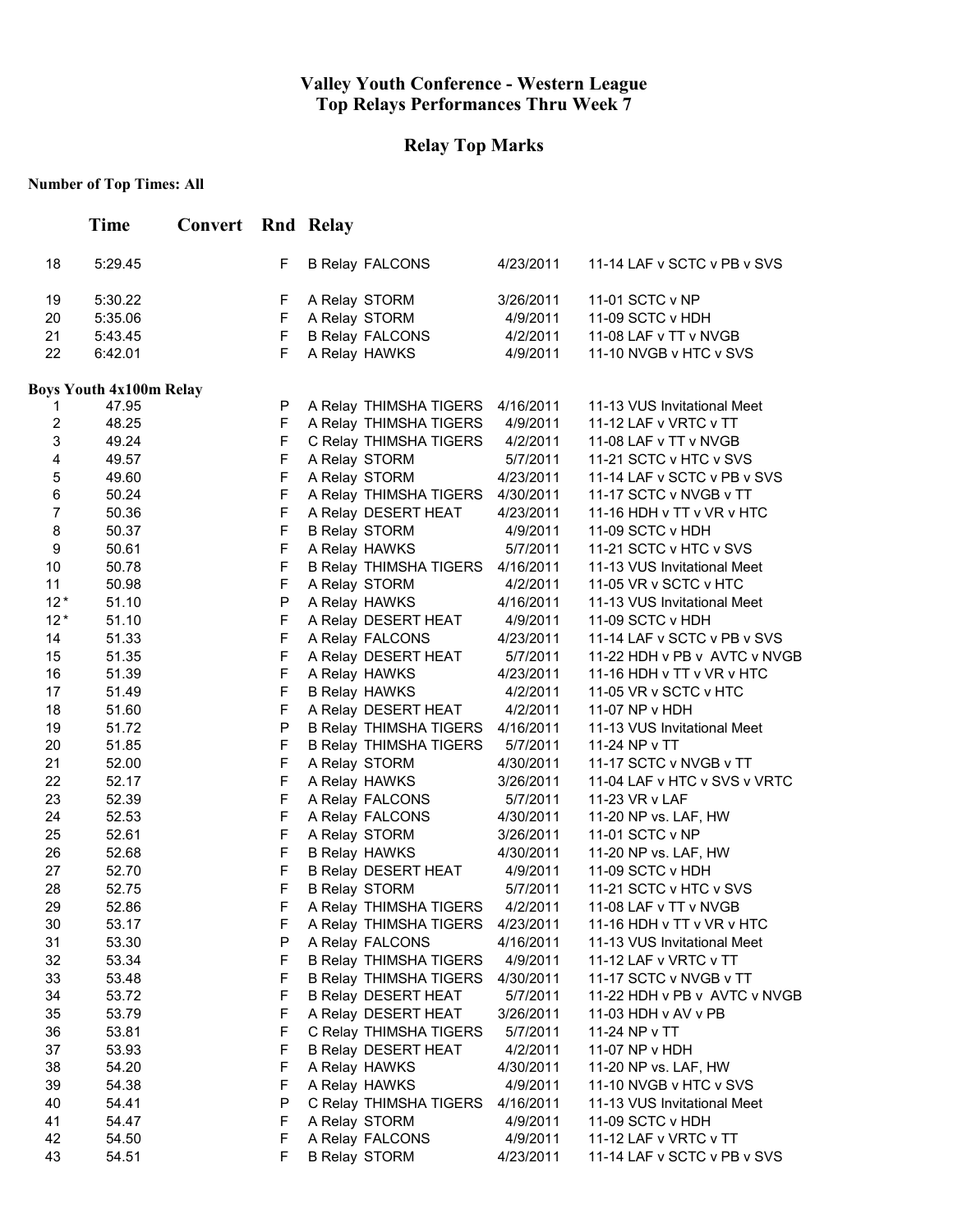# **Relay Top Marks**

|                     | <b>Time</b>                    | <b>Convert</b> Rnd Relay |                            |                                        |                       |                                             |
|---------------------|--------------------------------|--------------------------|----------------------------|----------------------------------------|-----------------------|---------------------------------------------|
| 44                  | 55.05                          |                          | F                          | A Relay HAWKS                          | 4/2/2011              | 11-05 VR v SCTC v HTC                       |
| 45                  | 55.06                          |                          | F                          | <b>B Relay STORM</b>                   | 4/2/2011              | 11-05 VR v SCTC v HTC                       |
| 46*                 | 55.25                          |                          | $\mathsf F$                | C Relay THIMSHA TIGERS                 | 4/9/2011              | 11-12 LAF v VRTC v TT                       |
| 46*                 | 55.25                          |                          | $\mathsf F$                | B Relay THIMSHA TIGERS                 | 4/23/2011             | 11-16 HDH v TT v VR v HTC                   |
| 48                  | 55.29                          |                          | $\mathsf F$                | <b>B Relay STORM</b>                   | 4/30/2011             | 11-17 SCTC v NVGB v TT                      |
| 49                  | 55.42                          |                          | $\mathsf F$                | A Relay FALCONS                        | 4/2/2011              | 11-08 LAF v TT v NVGB                       |
| 50                  | 55.53                          |                          | ${\sf P}$                  | <b>B Relay HAWKS</b>                   | 4/16/2011             | 11-13 VUS Invitational Meet                 |
| 51                  | 55.62                          |                          | F                          | C Relay THIMSHA TIGERS                 | 4/30/2011             | 11-17 SCTC v NVGB v TT                      |
| 52                  | 55.69                          |                          | $\mathsf F$                | <b>B Relay STORM</b>                   | 3/26/2011             | 11-01 SCTC v NP                             |
| 53                  | 55.83                          |                          | P                          | A Relay STORM                          | 4/16/2011             | 11-13 VUS Invitational Meet                 |
| 54                  | 55.98                          |                          | $\mathsf F$                | <b>B Relay HAWKS</b>                   | 4/9/2011              | 11-10 NVGB v HTC v SVS                      |
| 55                  | 56.22                          |                          | $\mathsf F$                | B Relay THIMSHA TIGERS                 | 4/2/2011              | 11-08 LAF v TT v NVGB                       |
| 56                  | 56.70                          |                          | $\mathsf F$                | <b>B Relay HAWKS</b>                   | 3/26/2011             | 11-04 LAF v HTC v SVS v VRTC                |
| 57                  | 57.05                          |                          | $\mathsf F$                | C Relay STORM                          | 4/23/2011             | 11-14 LAF v SCTC v PB v SVS                 |
|                     | <b>Boys Youth 4x400m Relay</b> |                          |                            |                                        |                       |                                             |
| 1                   | 3:52.99                        |                          | F                          | A Relay THIMSHA TIGERS                 | 5/7/2011              | 11-24 NP v TT                               |
| 2                   | 4:00.85                        |                          | F                          | A Relay THIMSHA TIGERS                 | 4/30/2011             | 11-17 SCTC v NVGB v TT                      |
| 3                   | 4:04.45                        |                          | F                          | A Relay THIMSHA TIGERS                 | 4/2/2011              | 11-08 LAF v TT v NVGB                       |
| 4                   | 4:13.10                        |                          | $\mathsf F$                | <b>B Relay THIMSHA TIGERS</b>          | 5/7/2011              | 11-24 NP v TT                               |
| 5                   | 4:16.09                        |                          | $\mathsf F$<br>$\mathsf F$ | A Relay DESERT HEAT                    | 4/9/2011              | 11-09 SCTC v HDH                            |
| 6<br>$\overline{7}$ | 4:19.14                        |                          | $\mathsf F$                | A Relay DESERT HEAT                    | 4/2/2011              | 11-07 NP v HDH                              |
|                     | 4:19.47                        |                          | $\mathsf F$                | <b>B Relay THIMSHA TIGERS</b>          | 4/2/2011              | 11-08 LAF v TT v NVGB                       |
| 8<br>9              | 4:20.40<br>4:21.16             |                          | $\mathsf F$                | A Relay FALCONS<br>A Relay DESERT HEAT | 5/7/2011<br>4/23/2011 | 11-23 VR v LAF<br>11-16 HDH v TT v VR v HTC |
| 10                  | 4:23.95                        |                          | $\mathsf F$                | A Relay STORM                          | 4/30/2011             | 11-17 SCTC v NVGB v TT                      |
| 11                  | 4:24.60                        |                          | $\mathsf F$                | A Relay STORM                          | 4/23/2011             | 11-14 LAF v SCTC v PB v SVS                 |
| 12                  | 4:25.36                        |                          | $\mathsf F$                | C Relay THIMSHA TIGERS                 | 5/7/2011              | 11-24 NP v TT                               |
| 13                  | 4:25.75                        |                          | $\mathsf F$                | A Relay FALCONS                        | 4/2/2011              | 11-08 LAF v TT v NVGB                       |
| 14                  | 4:25.83                        |                          | $\mathsf F$                | A Relay DESERT HEAT                    | 4/30/2011             | 11-19 VR v PB v HDH                         |
| 15                  | 4:26.21                        |                          | F                          | A Relay FALCONS                        | 4/30/2011             | 11-20 NP vs. LAF, HW                        |
| 16                  | 4:27.81                        |                          | $\mathsf F$                | A Relay STORM                          | 4/2/2011              | 11-05 VR v SCTC v HTC                       |
| 17                  | 4:28.05                        |                          | $\mathsf F$                | A Relay DESERT HEAT                    | 5/7/2011              | 11-22 HDH v PB v AVTC v NVGB                |
| 18                  | 4:28.17                        |                          | $\mathsf F$                | A Relay STORM                          | 5/7/2011              | 11-21 SCTC v HTC v SVS                      |
| 19                  | 4:29.19                        |                          | F                          | A Relay THIMSHA TIGERS                 | 4/16/2011             | 11-13 VUS Invitational Meet                 |
| 20                  | 4:29.56                        |                          | F                          | A Relay HAWKS                          | 4/9/2011              | 11-10 NVGB v HTC v SVS                      |
| 21                  | 4:29.89                        |                          | F                          | A Relay FALCONS                        | 4/23/2011             | 11-14 LAF v SCTC v PB v SVS                 |
| 22                  | 4:30.31                        |                          | F                          | A Relay STORM                          | 4/9/2011              | 11-09 SCTC v HDH                            |
| 23                  | 4:33.85                        |                          | $\mathsf F$                | <b>B Relay THIMSHA TIGERS</b>          | 4/30/2011             | 11-17 SCTC v NVGB v TT                      |
| 24                  | 4:38.30                        |                          | F                          | A Relay DESERT HEAT                    | 4/16/2011             | 11-13 VUS Invitational Meet                 |
| 25                  | 4:42.16                        |                          | F                          | A Relay HAWKS                          | 3/26/2011             | 11-04 LAF v HTC v SVS v VRTC                |
| 26                  | 4:42.33                        |                          | F                          | <b>B Relay HAWKS</b>                   | 4/9/2011              | 11-10 NVGB v HTC v SVS                      |
| 27                  | 4:43.61                        |                          | F                          | A Relay HAWKS                          | 4/16/2011             | 11-13 VUS Invitational Meet                 |
| 28                  | 4:45.67                        |                          | $\mathsf F$                | <b>B Relay THIMSHA TIGERS</b>          | 4/16/2011             | 11-13 VUS Invitational Meet                 |
| 29                  | 4:48.64                        |                          | $\mathsf F$                | A Relay STORM                          | 3/26/2011             | 11-01 SCTC v NP                             |
| 30                  | 4:52.20                        |                          | $\mathsf F$                | A Relay FALCONS                        | 4/16/2011             | 11-13 VUS Invitational Meet                 |
| 31                  | 4:53.32                        |                          | $\mathsf F$                | C Relay THIMSHA TIGERS                 | 4/30/2011             | 11-17 SCTC v NVGB v TT                      |
| 32                  | 4:53.84                        |                          | $\mathsf F$                | <b>B Relay FALCONS</b>                 | 4/23/2011             | 11-14 LAF v SCTC v PB v SVS                 |
| 33                  | 4:57.09                        |                          | $\mathsf F$                | <b>B Relay FALCONS</b>                 | 4/2/2011              | 11-08 LAF v TT v NVGB                       |
| 34                  | 5:10.36                        |                          | F                          | A Relay DESERT HEAT                    | 3/26/2011             | 11-03 HDH v AV v PB                         |